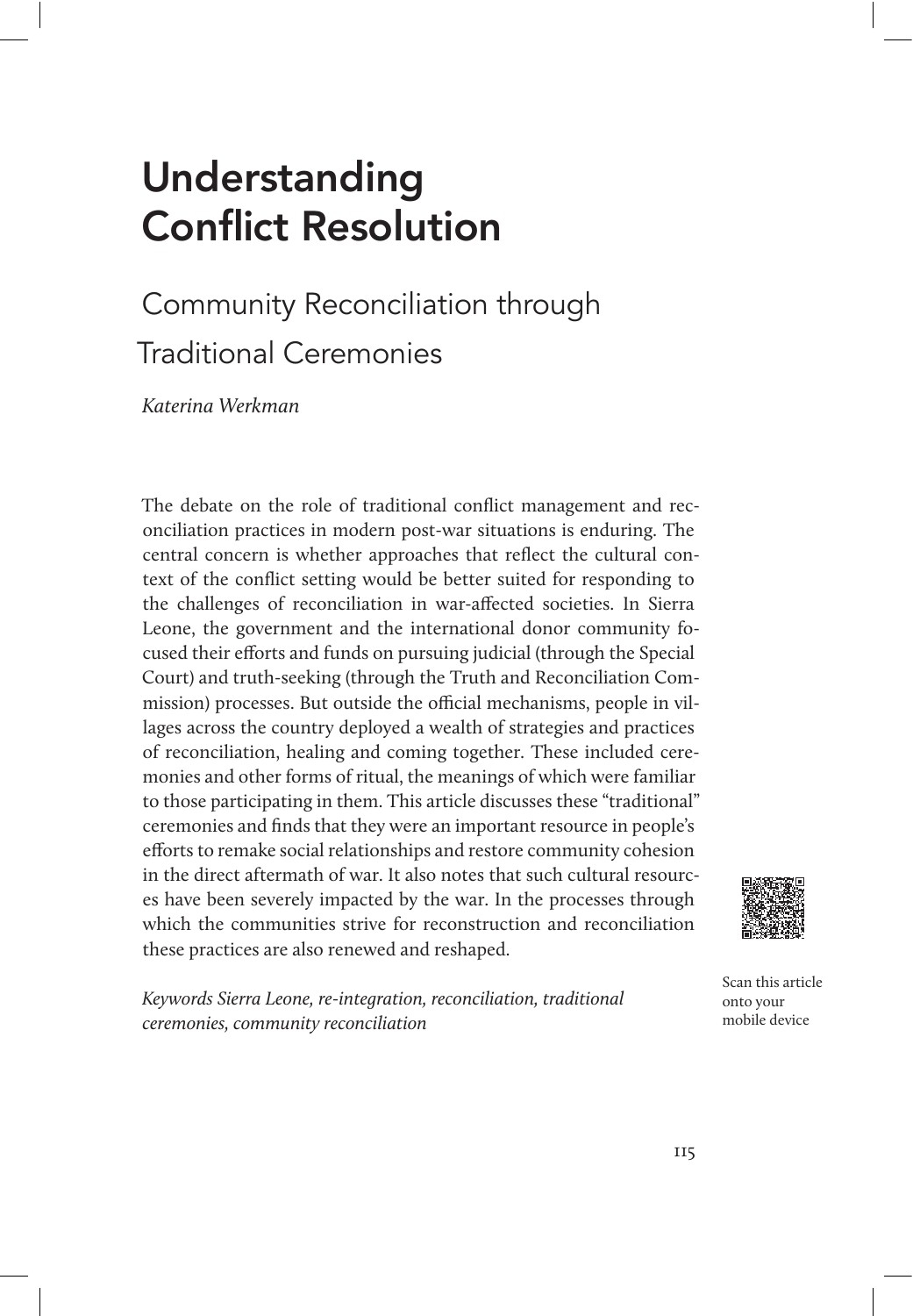## Introduction

**CEIISS** 2/2014

of local practices and mechanisms for dealing with conflict and reconciliation in contemporary peacebuilding efforts in Africa have been around for a while. They emerged within the theoretical debates in the conflict resolution field where the concept of transformative peacebuilding produced an emphasis on more culturally sensitive approaches. Lederach, a key proponent, stresses that 'peace building initiatives and solutions […] must be rooted in the soil where the conflict rages and must be built on contextualized participation of people from that setting if reconciliation is to be sustained.<sup>'</sup> Similarly, the field of transitional justice as an approach to justice specifically focused on societies emerging from periods of systematic and large-scale human rights abuses and violent conflicts has experienced a clear growth in interest and research into the potential of African traditional practices.<sup>2</sup> Traditional mechanisms have also been put into peacebuilding practices in a number of African post-war countries since the early 1990s. They were explored and adapted to become part of national as well as international strategies and programmes designed to deal with the legacy of violent conflict and find ways for the people to live together. In Mozambique, traditional cleansing and purification ceremonies have contributed to reintegrating ex-combatants into their communities. In Rwanda, the local gacaca tribunals have been adapted to deal with the backlog of perpetrators and pursue justice and reconciliation.

For quite some time, discussions have taken place concerning the place

In Sierra Leone too, local traditional practices of dealing with conflict, reintegration and reconciliation were adopted in several different contexts.<sup>3</sup> First, many people advocated that the country's Truth and Reconciliation Commission (TRC) make use of the local beliefs and customs which would reinforce people's ownership of the whole TRC process.<sup>4</sup> Ultimately however, this was reduced to the presence of traditional chiefly authorities and religious leaders at the TRC's public hearings and to the final day's closing ceremonies that on many occasions drew inspiration from traditional rituals of forgiveness and reconciliation. While the symbolic value and healing and reconciling effect of these ceremonies has been acknowledged by some outside observers,<sup>5</sup> the limited use of the traditional practice and beliefs was seen by many as a wasted opportunity.<sup>6</sup>

Second, a number of national and international agencies and NGOS, such as UNICEF, the International Rescue Committee, Caritas Makeni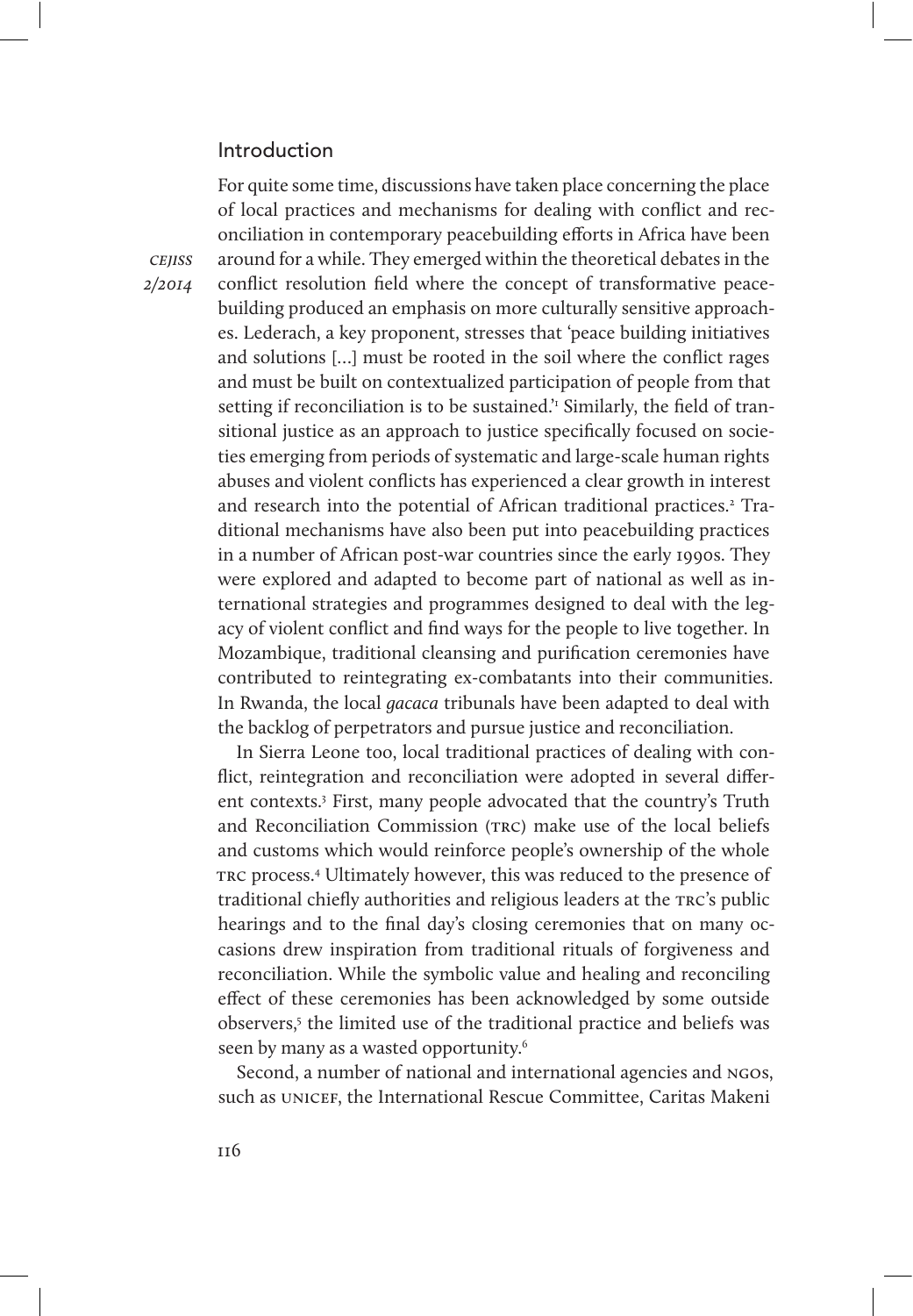and Children Associated with War, employed traditional cleansing ceremonies in their programmes for child ex-combatants' reintegration. The ceremonies took various forms in the different communities according to the specific local practice but usually consisted of a small sacrifice, washing the child with specially prepared water containing herbs or kola nuts and a prayer.7

Third, a local ngo Forum of Conscience launched the Fambul Tok (ft) programme in Kailahun district in 2008 designed to assist local communities across the country in organising traditional reconciliation ceremonies that they themselves identify as necessary. By the end of its second year of work, Fambul Tok had conducted more than 60 reconciliation ceremonies across Kailahun, Kono, Moyamba and Koinadugu districts.<sup>8</sup>

While distinct in the way they have approached local traditional practices and beliefs, these examples share a commonality – there has been an outside actor either initiating their exploration and utilisation or providing material support for them, or both. Moreover, the trc closing ceremonies have only been performed at the district headquarter towns and the Commission largely failed to reach out to the more remote areas of the country. The child ex-combatants reintegration programmes have focused on facilitating the return of these children into their homes and not on the other issues pertaining to community reconciliation. Fambul Tok, although specifically encouraging community reconciliation through traditional ceremonies and eventually planning to work nationwide, had only been launched in 2008.

But what did people do to promote reconciliation and reintegration when there was no outside support? Graybill writes that the initiative's consultations preceding the launch of the programme 'revealed that local cultural traditions, dormant since the war, could be reawakened for social healing.'<sup>9</sup> But were they really 'dormant'? Or have they informed and assisted in any way the processes of coping, healing, and coming together in the villages? In what way? And what challenges did they face?

Understandings of the ways in which local techniques of reconciliation and reintegration inform communities' post-war recovery remain limited. This work seeks to partially remedy this by exploring some of the traditional ceremonies and practices that were performed in the villages and by discussing the role they played in the efforts of the villagers to deal with the challenges of post-war reintegration and recon-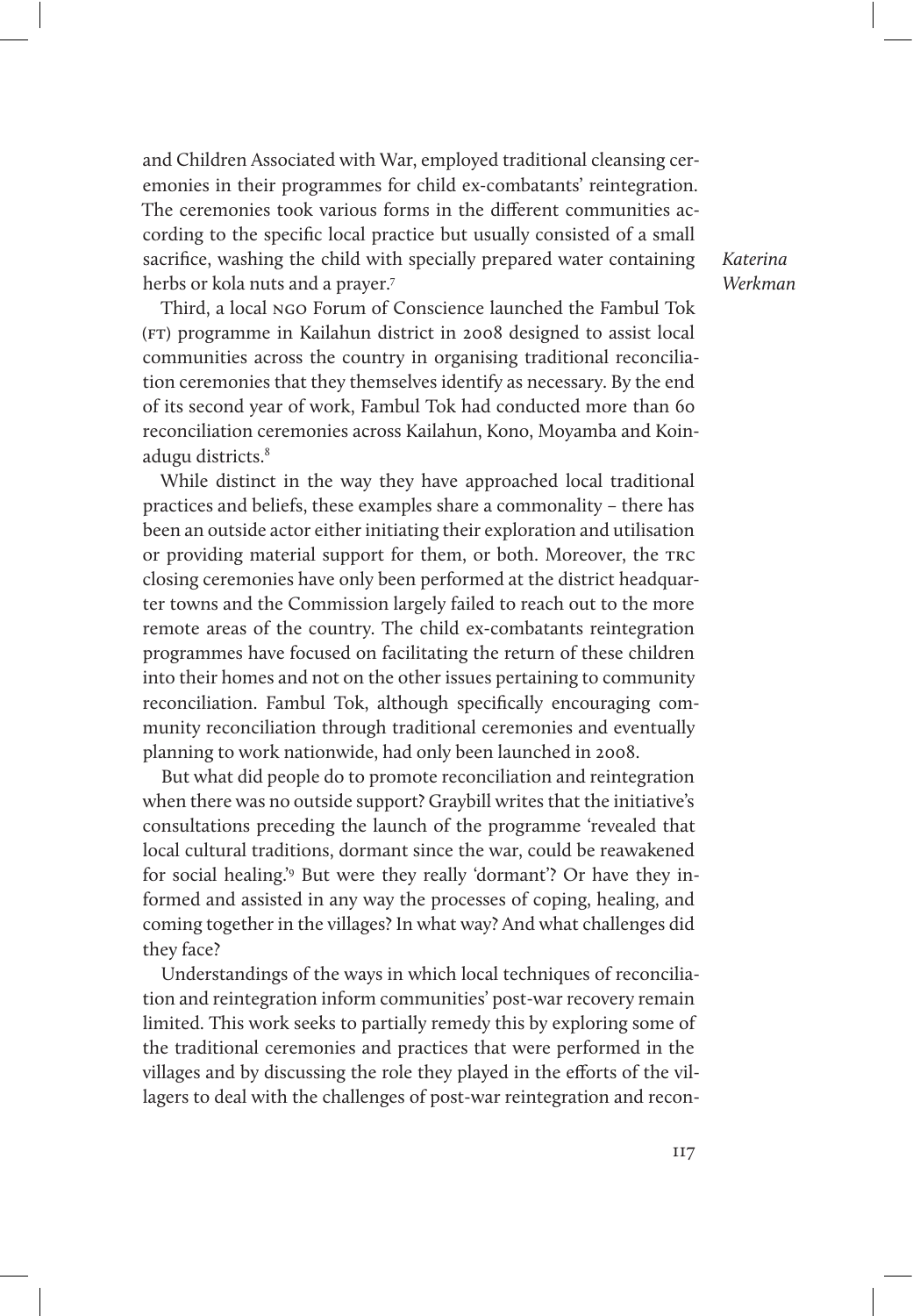cejiss ciliation. It builds on informal interviews conducted in Sierra Leone between January and February 2010. I spent twelve days in Freetown and travelled the rest of the time across the country. I visited two districts in the Northern – Port Loko and Koinadugu – and the Southern – Moyamba and Bo – Provinces and one – Kailahun – in the Eastern Province. I spent seven to ten days in each district town and visited two to four surrounding villages; 18 villages in total. I usually returned for two, occasionally three days to each village. I conducted a total of 105 interviews, 55 of these were one-on-one or tandem interviews with people in the communities – chiefs, victims, ex-combatants and civilians. Another 30 were community focus groups with between 3 and 12 participants. In addition to in-depth interviews and group discussions with the villagers, I interviewed religious leaders, ngo staff, and academics in Freetown and the district headquarter towns of Port Loko, Makeni, Kabala, Bo, Kailahun and Moyamba. I had 19 individual interviews with experts – ngo staff, civil society members, religious leaders, academics – and an expert focus group. The expert interviews were done to obtain a broader range of perspectives and perceptions and to consult the preliminary findings from the villages. In total 261 people participated in the research.

> Before commencing on the bulk of this work, it is necessary to briefly qualify the use of the terms "tradition" and "traditional" which are problematic in many ways – they often bear Eurocentric connotations that tend to view such institutions and practices as 'patterns followed from "time out of mind" in static political and social circumstances.<sup>10</sup> But tradition is not something inert, unaltered or archaic. Rather, it is 'inspired by a group's past' but continually updated, adapted and adjusted to respond to the changing political, economic and social circumstances as well as able to incorporate external influences in order to survive.11 It is in this sense that "tradition" is understood in this work.

> This work is structured as follows. First, this work provides a very short background to the war in Sierra Leone as a means of contextualising the conflict and its victims. The next part discussed the meaning of reconciliation based on the interpretations provided to me by the interviewed Sierra Leoneans. The last part explores the ceremonies and their role in reconciliation and post-war recovery at the village level in the selected communities.

2/2014

118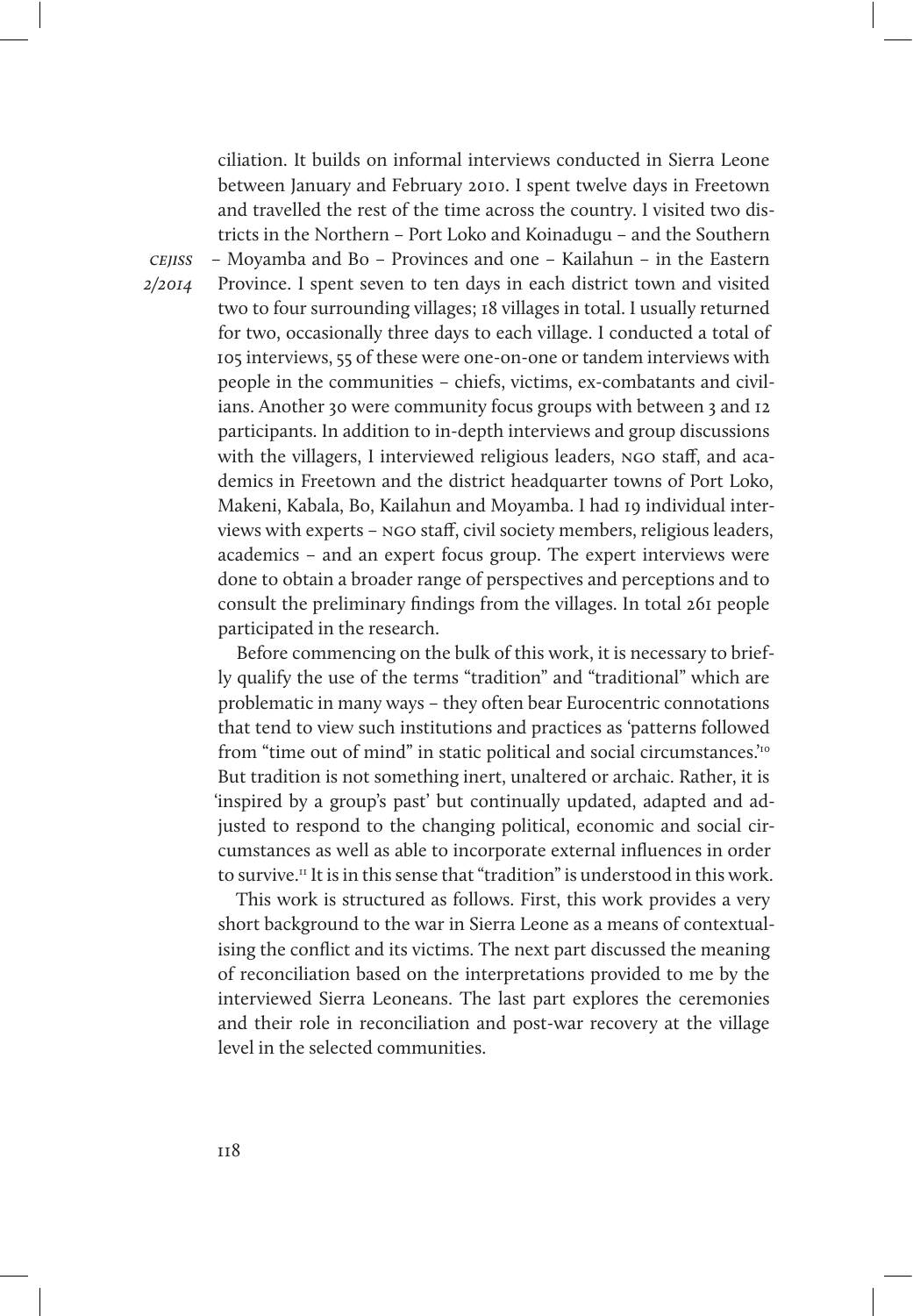## The War

The official beginning of Sierra Leone's civil war dates back to March 1991 when rebels of the Revolutionary United Front (ruf), led by a former army corporal Foday Sankoh and numbering initially just over a hundred men, entered the Kailahun and Pujehun districts, in the south-eastern parts of Sierra Leone, from neighbouring Liberia.<sup>12</sup> The attacks were preceded by several decades of deteriorating political, economic and social conditions in the country, largely resulting from bad governance and abuse of power, disastrous economic policies, the plundering of the country's rich mineral resources and rampant corruption. Since the introduction of a one-party system in 1978, power and resources were fully in the hands of the All People's Congress (apc) government in Freetown while the upcountry rural areas were largely marginalised – especially the opposition Sierra Leone People's Party (slpp) strongholds in the eastern and southern parts of the country.

The abuse of power was not limited to central government. In provincial areas, local government officials and chiefs who retained an important role in interpreting customary law used their authority to 'reinforce hierarchies of class, gender and age and to silence or marginalize those who they perceived as a threat.<sup>'13</sup> It was mainly young men who suffered from this abuse. Compounded by poor educational and employment opportunities this led to the alienation of young men, many of whom left their villages for diamond mines or big towns. The disgruntled youth then formed a ready pool of recruits for the armed factions when the war broke out.<sup>14</sup>

Presenting themselves as liberators, the rebels achieved initial success and enjoyed some (albeit limited) degree of support from the population as they tried to capitalise on people's frustration. The first phase of the war until November 1993 was a 'conventional "target" warfare' with close-quarter fighting between the RUF and the Sierra Leone Army (SLA).<sup>15</sup> After a military coup by a group of young army officers in April 1992, and the setting up of the National Provisional Ruling Council (nprc), intensive military operations were launched that brought the RUF to the verge of defeat in November 1993. The NPRC was also seen by many citizens as the desired regime change which detracted the initial sympathy for the RUF. It was at this point that the RUF announced a reversion to jungle warfare that relied on ambush and terror

Understanding Conflict Resolution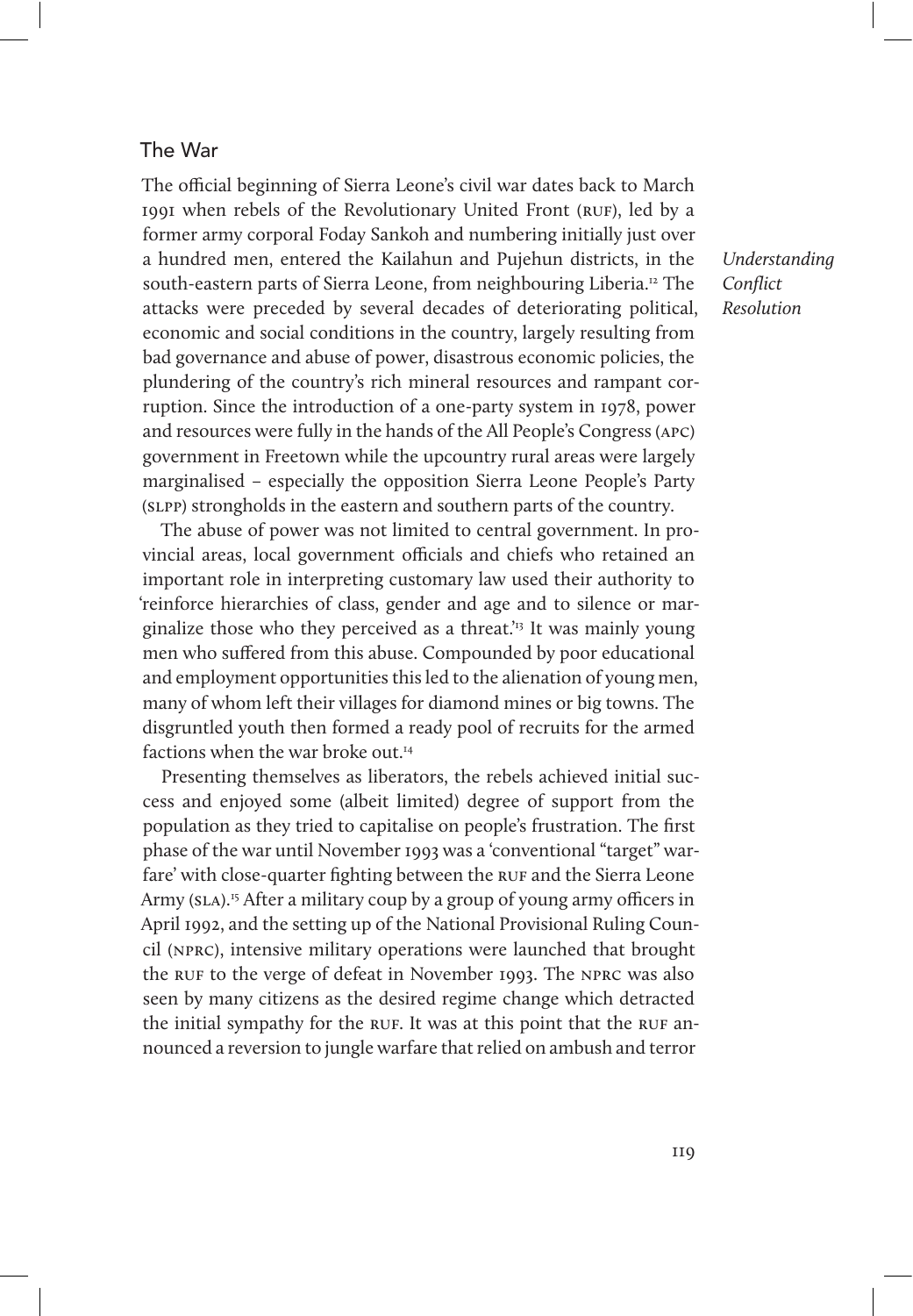tactics against both soldiers and civilians, and used abductions, mainly of children, as the main means of recruitment. By making the lives of ordinary people unbearable through large-scale violence that included murder, amputations, rape and torture as well as the systematic destruction of property, the RUF aimed at forcing the government to negotiate a power-sharing deal.<sup>16</sup>

**CEIISS** 2/2014

> Successive military and later democratically elected governments waged war against the rebels but were unable to decisively defeat them. In reaction to the ruf's scare tactics, the government forces often adopted 'irrational responses' and also committed many serious crimes.17 After a rebel offensive on Freetown in January 1999 that left many civilians dead and half of the city burnt in its wake, a peace agreement was finally signed in Lomé in June 1999. It granted a blanket amnesty to all combatants<sup>18</sup> and envisaged the establishment of a Truth and Reconciliation Commission as an accountability mechanism to 'address impunity, break the cycle of violence, provide a forum for both the victims and perpetrators of human rights violations to tell their story and get a clear picture of the past in order to facilitate genuine healing and reconciliation.'19 The terms of the peace accord were continuously violated over the next two years and only in January 2002 President Ahmad Tejan Kabbah declared the war was officially over. The 11-year war was characterised by extreme levels of violence against civilian populations and left tens of thousands of people displaced, maimed and traumatised and their communities shattered. Rebuilding these communities and finding ways for the people to reconcile and live together again – combatants and civilians, victims and perpetrators – was arguably one of the greatest challenges the country faced in its aftermath. And yet, a comprehensive approach was undertaken and it is important to flush out an understanding of reconciliation from the perspective of Sierra Leoneans.

## The Meaning of Reconciliation in Sierra Leone

The concept of reconciliation has been used with increased frequency on the global level, contributing to a certain ambiguity, an elusiveness in reaching consensus on an appropriate definition. Since discussion of the different approaches to reconciliation is beyond the scope of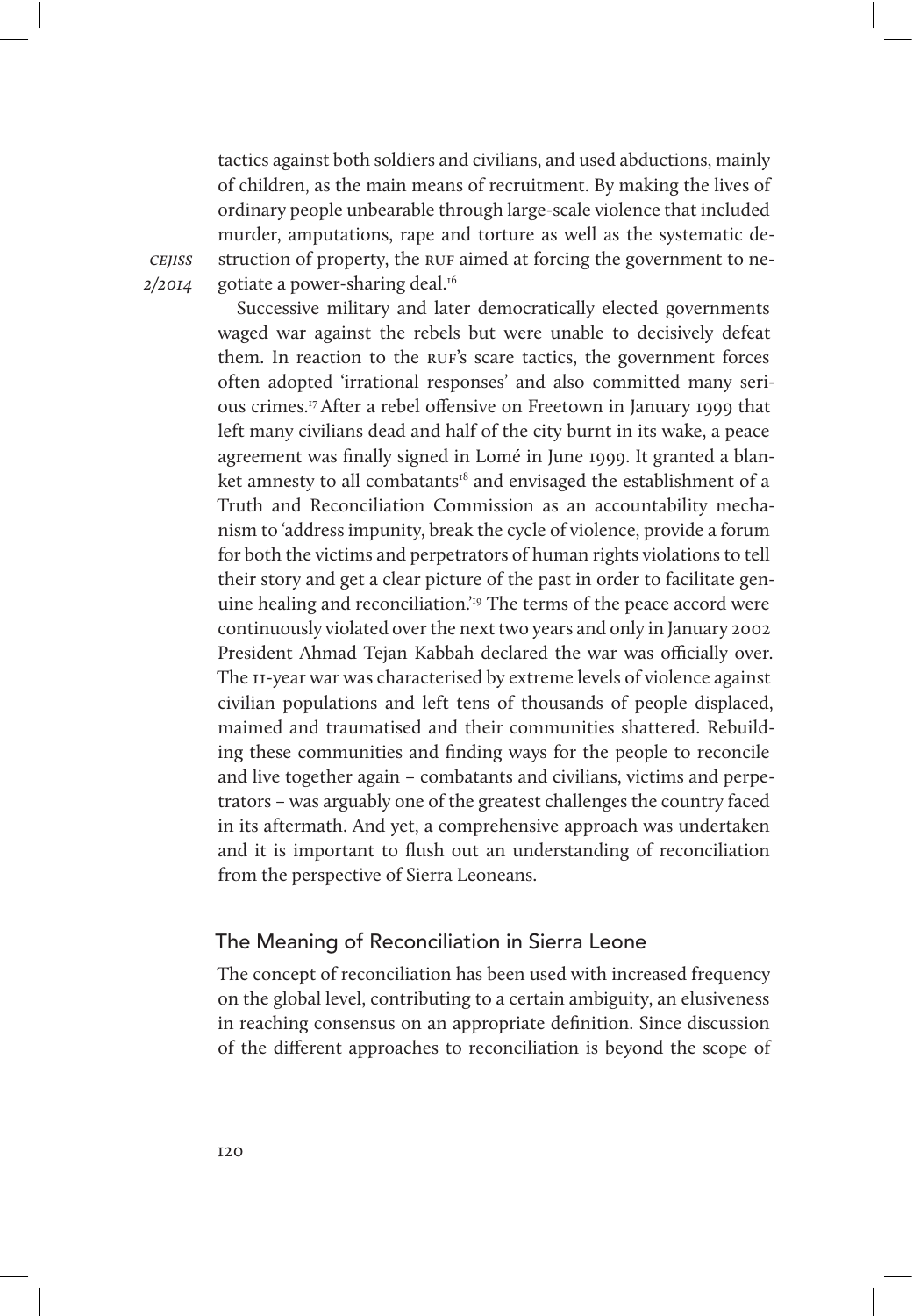this work, I will only attempt to present the most important ingredients of reconciliation as they came out of the conversations with Sierra Leoneans. This will be complemented by insights from other research on post-war reconciliation and reintegration in the country.

The English word reconciliation made its way into Sierra Leonean parlance most probably through the work of the country's TRC and activities implemented by local and international ngos. Consequently, it is used to describe the national level efforts; the terms used to describe the process at the community level are different. On an individual level, reconciliation is expressed through the notion of having 'kol at' (cool heart).<sup>20</sup> Although having 'kol at' is a personal condition, its meaning is strongly relational. It means that one's heart does not contain feelings of anger, resentment or grudge against others and refers to the person's capacity to have proper social relationships with others.<sup>21</sup> Indeed, Shaw notes that in Temne, one of the major local languages, parts of the body are often used 'as tropes for the capacity to relate to others.<sup>'22</sup> A young man in a village in Kailahun District likened 'kol at' to 'peace of mind' which was a necessary condition for one to be part of a working community: 'If you have peace of mind as an individual, you will come together with the others, eat together, hug each other and that will bring reconciliation.'23

Collective reconciliation at the level of a community, be it a family, village or a larger group, is best expressed by the phrase 'le we mak wan word' (let's make one word): 'A single tree cannot be a forest. So one person cannot promote or develop the community until others go with him, you go together, put things together, then you try to work for the better to develop this community. It is unity. And that is wan word.' 24 Unity and the ability to work together resonated very strongly in people's descriptions of what reconciliation was about. The progress of reconciliation – or the lack of it – was often illustrated by reference to practical examples of accomplished or ongoing work in the village. These expressions of reconciliation go beyond a mere statement of peaceful coexistence as they emphasise cooperation. This must be seen in the context of the vital importance that social networks play locally.

People almost unanimously confirmed that such unity or reconciliation had been achieved in their village.<sup>25</sup> Not one of them related this to knowing the truth about the past (as the TRC model promotes), nor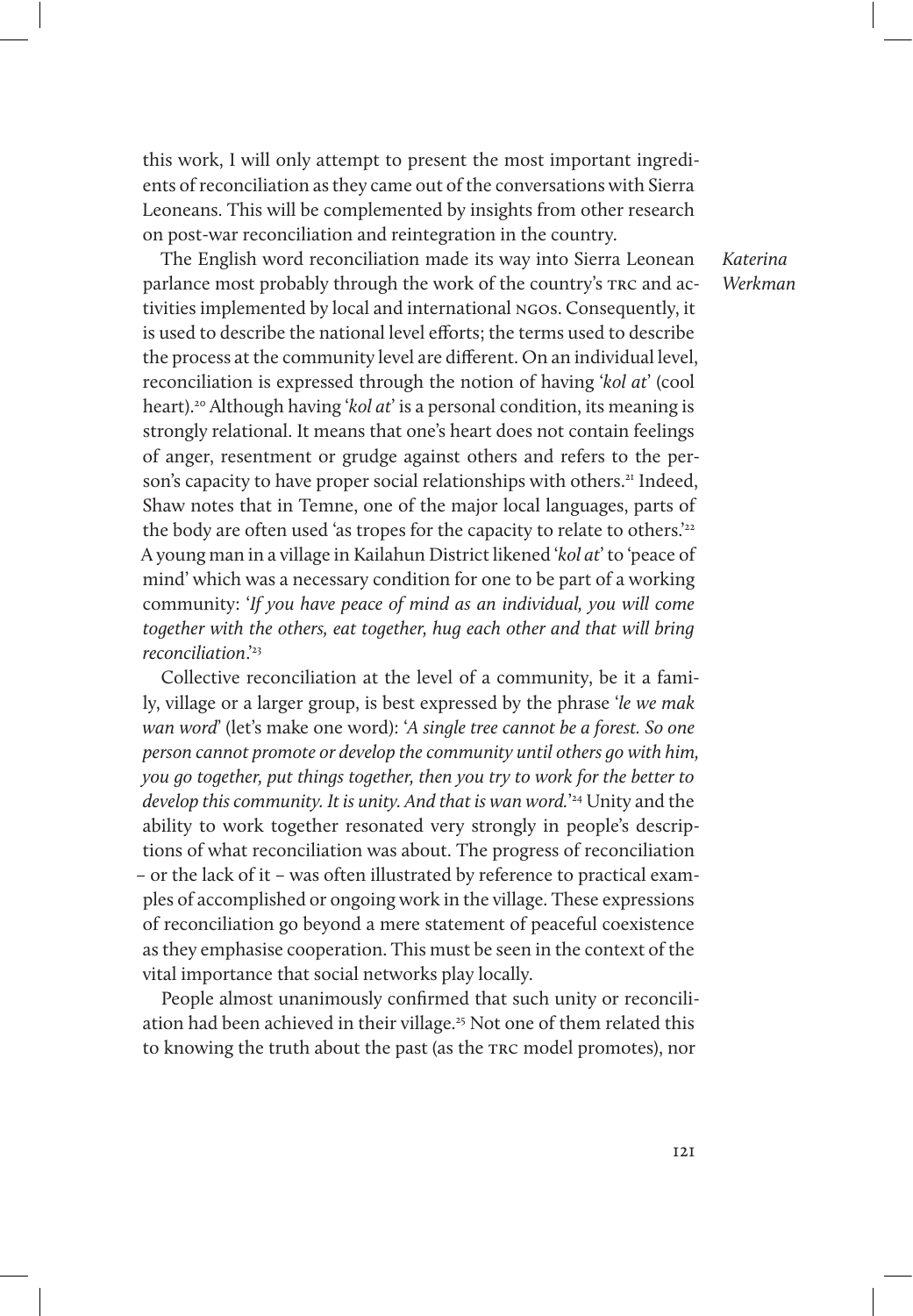to seeing the perpetrators punished (as the international criminal justice has it). Instead, they often repeated one single formula: 'Forgive and Forget.' Let us now look at both of them in turn.

**CEIISS** 2/2014

The prevailing response to dealing with the past in terms of 'Forgive and Forget' has sometimes been put down to a specific Sierra Leonean cultural characteristic.<sup>26</sup> Many outside observers have been fascinated by the 'forgiving nature' of the local people. Dowden, for example, admits he is 'always struck by the spirit of forgiveness' and 'talent for reconciliation' at the end of African wars, including the one in Sierra Leone.27 I also heard reference to the culture of forgiveness from a number of Sierra Leoneans in Freetown during my first visit in 2008. My interviewees in the villages, many of whom said they have forgiven, however never spoke of the forgiveness as a natural quality they possessed.

It is important to explore the nature of this forgiveness by looking first at an excerpt from an interview with an elder who lost his father in the war. The RUF locked him up in a house together with other villagers and set it on fire. He saw forgiveness in these terms:

> Elder: 'We only accept to forgive because we have no other alternative. For the sake of peace. Like we, the old people, it was only with the help of god that we were not killed during the war. We will never forget, we are forgiving, but we are still reminded of how our homes were vandalized and how people here were injured.'

> Me: 'If you had a choice what would you like to happen to the perpetrators, what would you suggest?'

Elder: 'We have no alternative but to leave our case to god.'<sup>28</sup>

Two important aspects of forgiveness in post-war Sierra Leone are evident from this passage: a strong sense of pragmatism and deep religiosity. First, coming together and accepting former fighters back into a community was, to many, the only available option to secure peace for the future.<sup>29</sup> Forgiveness meant avoiding further violence. Indeed, statements such as 'we have the belief that if you punish them, they will not be happy about it and will revenge'<sup>30</sup> were common. The second element in the Sierra Leoneans' forgiving attitudes is the strong sense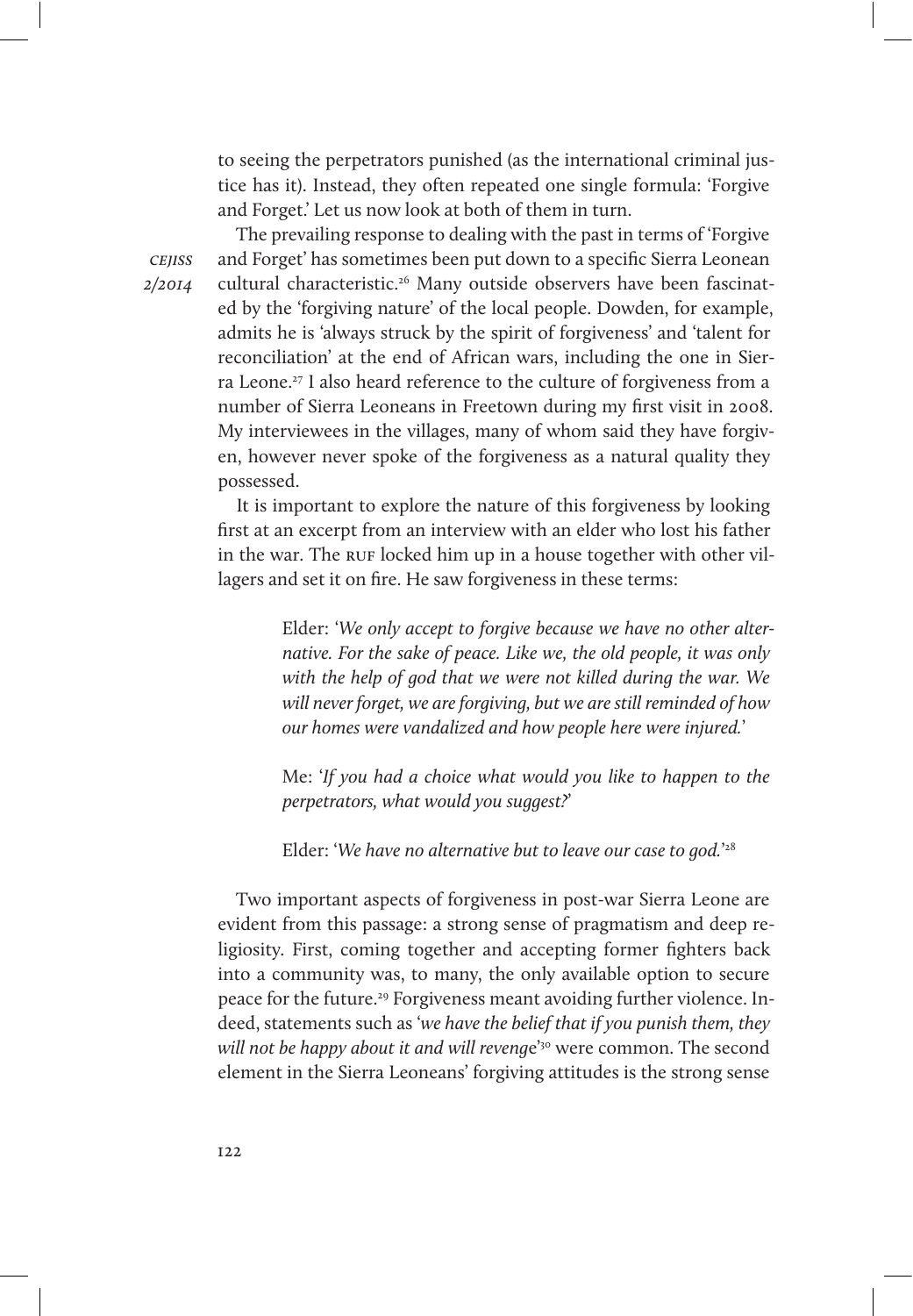of religiosity among many sectors of society.<sup>31</sup> Sierra Leoneans often turn to religion in their responses to the experiences of the violent war and their religious beliefs undoubtedly shape their ideas of forgiveness, reconciliation and justice. In many communities, religious leaders were active in promoting reconciliation and religious spaces provided a safe space where former combatants could plead for acceptance into the community. But religion is not only a source of charity and forgiveness. God was to be, for many of my sources, also the ultimate arbitrator of justice. People often declared their forgiveness in this life together with an expectation of justice being served by god in the hereafter:

> We were told that nobody should revenge. That was the first message that came to us. Everybody was made by God. And if the person knows that all that he was doing was bad, then it is left with the Almighty. But we ourselves, we were made by God, so we don't have to revenge. They [the chiefs] were just telling us – let us forget about it, let us leave everything to the Almighty to decide.32

To a certain extent, placing ultimate justice in the hands of God has to do with a history of injustice in Sierra Leone and people's inability to seek retribution and justice from the state institutions. Thus, it is not only an expression of deep religiosity but also of the prolonged failure of the state to provide people with justice, the rule of law and security. Shaw finds that many people 'located forgiveness within multiple continuing forms of structural violence in the present: powerlessness, exclusion, poverty, marginality, insecurity.<sup>33</sup> Forgiveness in this sense

> does not denote the absence of culpability but rather its expansion to implicate a much broader set of actors and institutions – the failure of the state, the failure of government, the failure of the legal system, the failure of education, the failure of development, the failure of the international community.34

For this reason, Stovel warns against reinforcing a belief in ultimate justice because 'it also may lead [people] to accept lack of justice which is both their due and is needed to end impunity.<sup>'35</sup> There is another way of looking at it, however, if we accept that justice can indeed have 'a supernatural dimension.'36 Leaving the punishment in the hands of God and other spiritual powers means that people can concentrate on their more immediate needs to restore a functioning community,

Understanding Conflict Resolution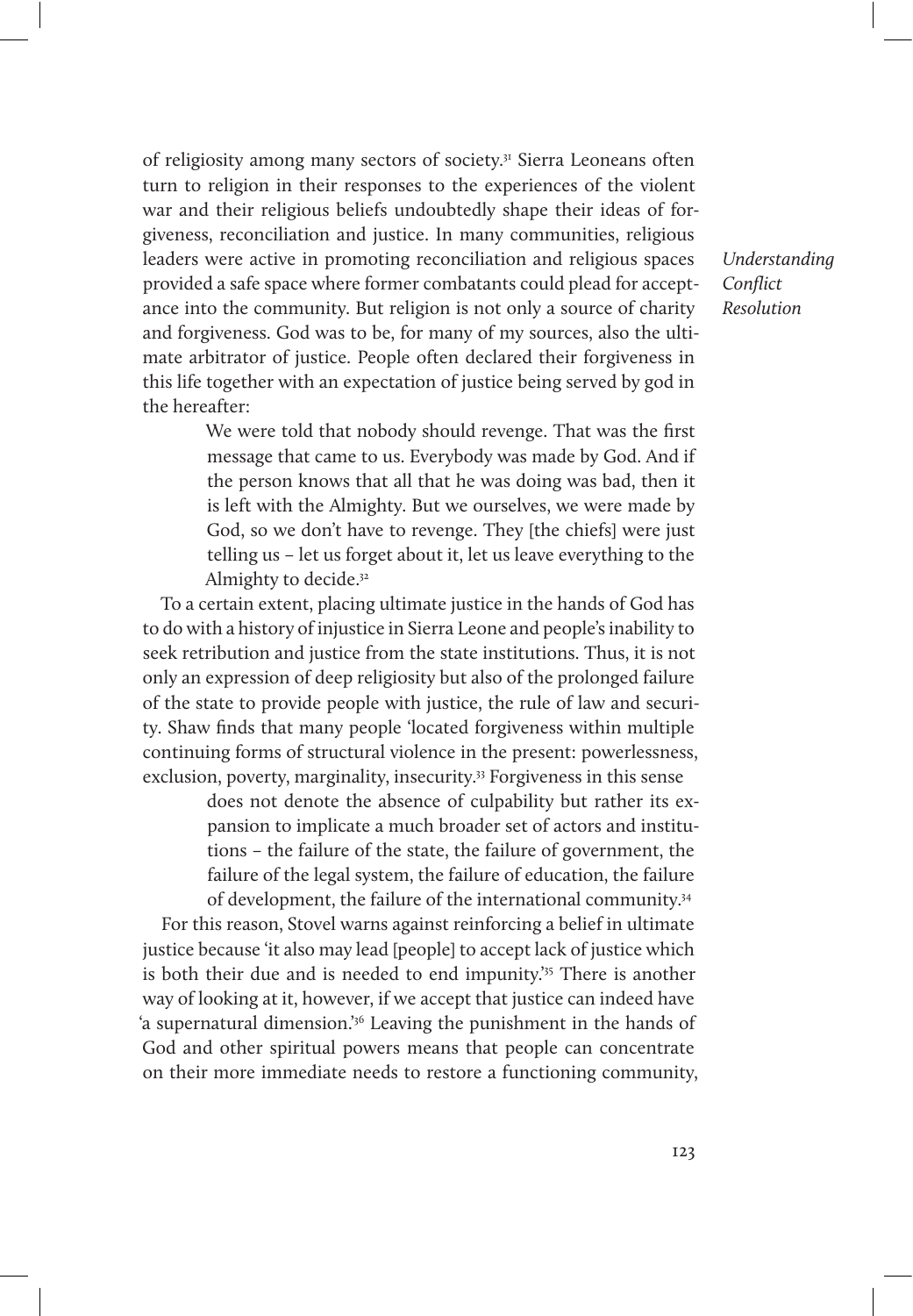which is paramount in an environment often characterised by scarcity of resources and high degree of mutual dependence.37

Forgiving and forgetting the war means not talking about it or seeking confessions from the perpetrators. A man in a village in Kailahun District summarised these sentiments in a proverb: 'If you've come to tell me that you killed my father, I want you to show me his grave.' 38 Asking questions about the past only produces more questions and resentment, it keeps the violence in the present, which make it impossible to 'cool down' the heart and move away from the past. Shaw speaks in this context about 'social forgetting.'39 She sees it as a process

> different […] from individual forgetting, in that people still have personal memories of the violence. But speaking of the violence – especially in public – was (and is) viewed as encouraging its return, calling it forth when it is still very close and might at any moment erupt again.40

"Remembering" war or the inability to "forget" was expressed as an individual rather than a community matter. More importantly, remembering it was related to present material hardship resulting from the war. Material compensation makes 'forgetting' and achieving 'kol at' possible, or at least easier, by giving the survivors the opportunity to rebuild their life and move on:

> All hearts are not equal [...] Those who had houses and those houses were burnt, even if that person may have peace of mind, at any time he or she reflects back to the past he will have no peace perhaps because that person is old now and cannot afford to put up another house. So that is the problem now.<sup>41</sup>

## Traditional Practice and Reconciliation

Rural communities in Sierra Leone use a wealth of ritual and religious practice to respond to violence, regulate and remake social relationships and restore community cohesion. Ceremonies and rituals of a great variety took place in post-war Sierra Leone.42 In all the villages, people confirmed that they performed a ceremony or another coming-together event to mark the end of hostilities, promote unity in the village as well as re-establishing the broken relationship with the spiritual world. They were performed on family as well as on community level and within the community's secret societies and laid the foundation for future coexistence of the communities.43 They often

**CEIISS** 2/2014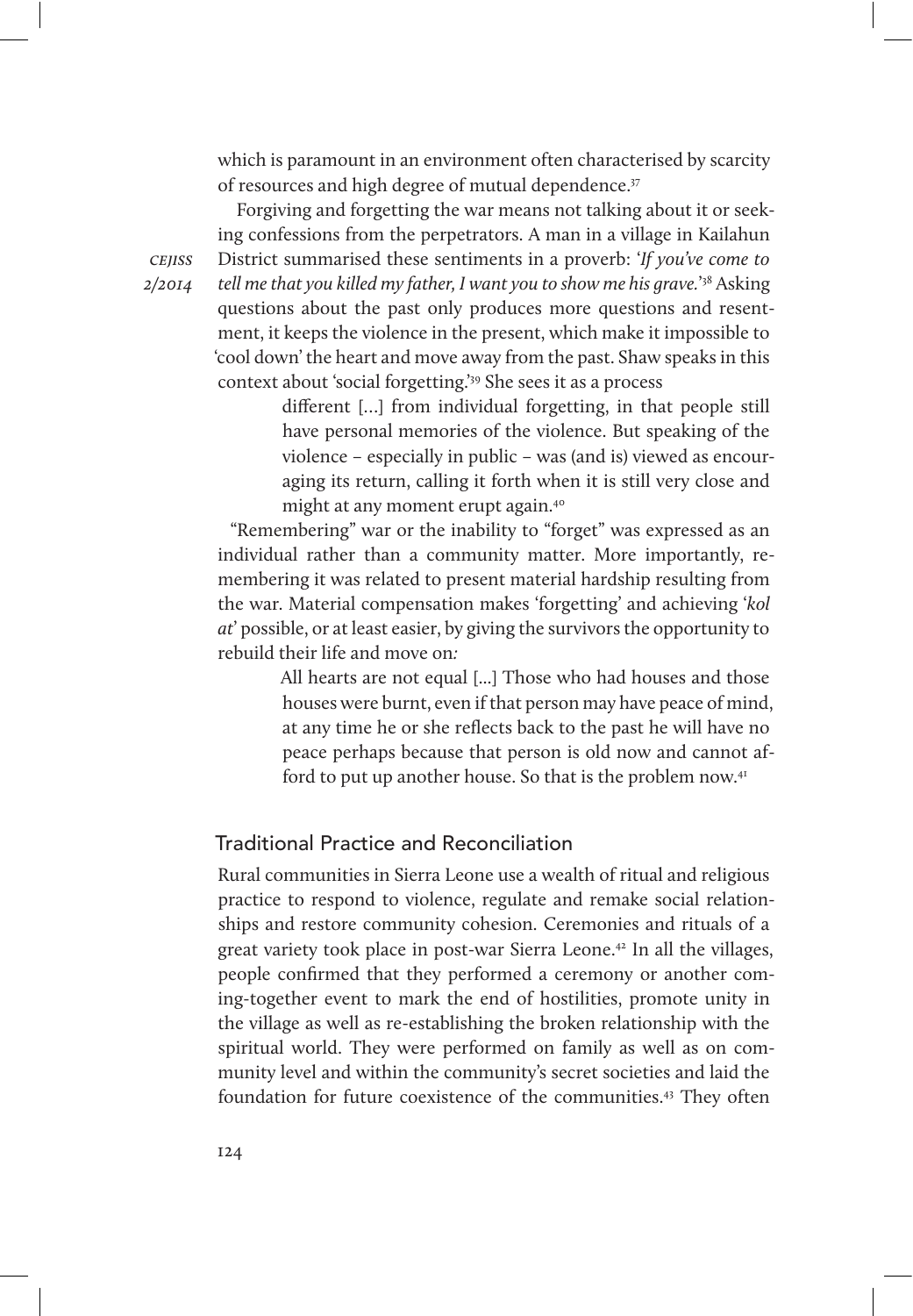shared common features and served common purposes although the specific forms and features varied from one chiefdom to the next.<sup>44</sup> Consider this brief account of a ceremony in one of the villages:

When the war was over, we came back and offered a sacrifice of white bread [beaten flour and kola nut]. For the people that have gone to return because we were scattered. By doing that we started returning, bit by bit from different places of hiding. We offered a big sacrifice, a bull, once we returned in full. That we offered because of the bad things that went on and that we saw and also to reunite ourselves.45

Two women in the village gave a more detailed account of this "big sacrifice:"

> First during the night a "play" was performed for more harmony by the women. A dance was performed by the women. This included a prayer to the ancestors. We swore that all that brought evil to us will suffer. We asked the ancestors for protection and for nothing sinister to happen again. Also the men went to the bush to consult the spirits and then organised their own 'play' at night. After we did these activities, men and women separately, we came together as the whole village and made the collective sacrifice of a red bull and ate it together. It created unity and oneness.46

They later continued on the effects of the ceremony:

It has gone a long way in assisting us and in ensuring for us that something like that [war] was not going to happen again. Also for those that have gone, and for those that are not present for their safe return. It wasn't automatic, not that after a ceremony all is done. It will come over time and we have patience. But when we see the result we believe that it comes because we performed all this. We did all these sacrificial ceremonies to live in peace and harmony until god meets us. […] We believe that the ceremonies will help in achieving that.<sup>47</sup>

The elders emphasised another important aim of the ceremony:

… the play, in essence was to ensure that no one can hold grudge to the next person, like this person was responsible for this act or this person was responsible for this act.<sup>48</sup>

Some of the important functions of the ceremonies are evident from these short descriptions. They assist in at least four interrelated areas: restoring relationships with the spiritual world, forging com-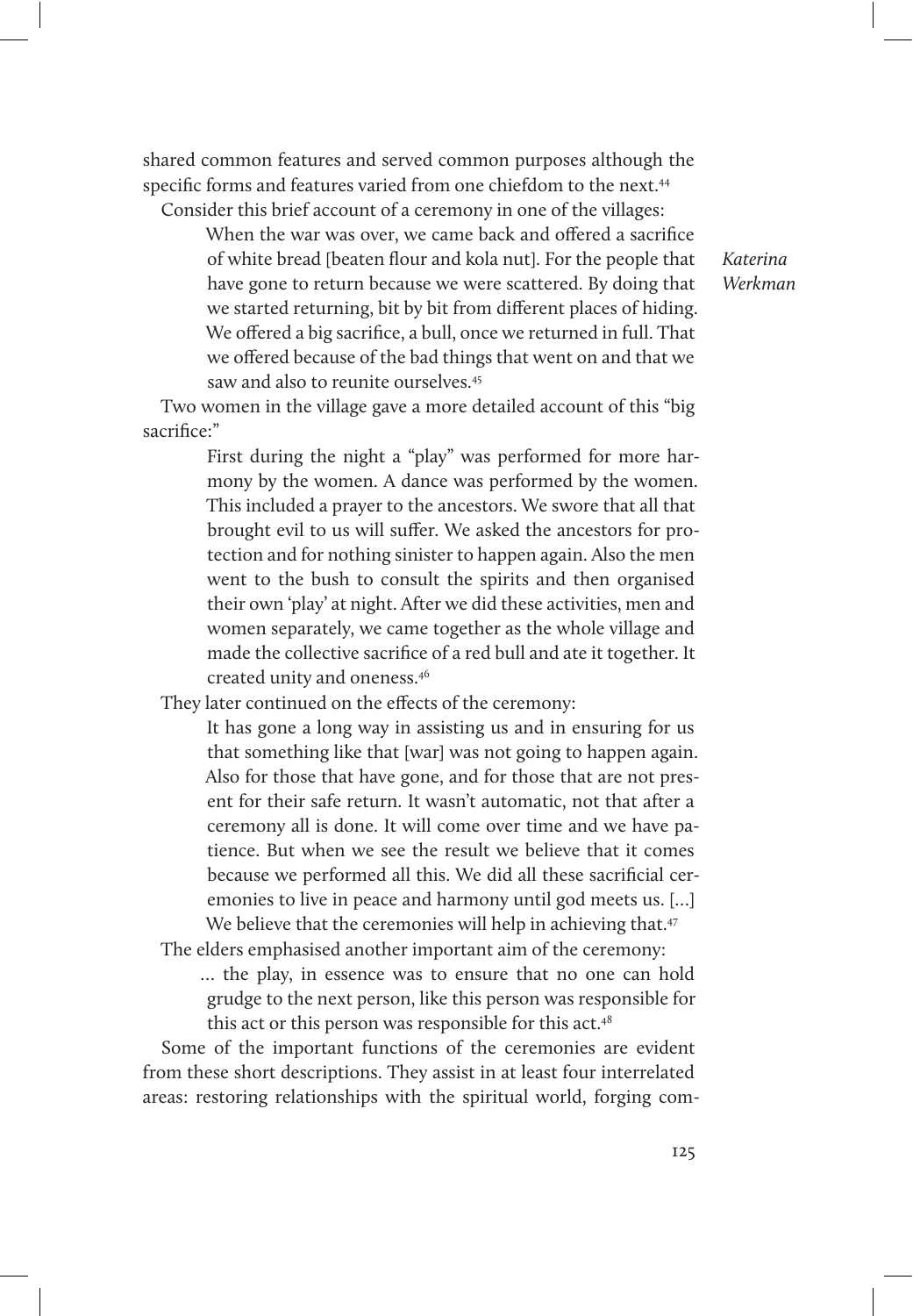munity cohesion, reintegrating perpetrators and providing a symbolic closure. It is worth presenting these in more detail.

#### cejiss Restoring Relationships with the Spiritual World

2/2014

One of the key tasks in the direct aftermath of the war was to restore relationships not only among the living but also between the living and ancestral spirits. Most communities had not been able to worship their ancestors while being on the run during the conflict, and wanted to pay their respect and announce their return through the offering of a sacrifice. My sources spoke in terms of offering the ancestors an apology or at least an explanation for their long absence. A minimal sacrifice – 'feeding of the ancestors to show that they have not been forgotten' 49 – was made in all the villages I visited.

Not only had the absence of sacrifices affected the relationship with the ancestors. During the war many moral codes and taboos – such as committing incest, having intercourse in the bush, killing, etc – had been broken. Sarpong suggests that since in much of Africa moral/ social codes including taboos come from God and ancestors, breaking them offends God and destroys peace. It follows from this that 'restoring peace in society is to find out what has gone wrong spiritually and through special rituals to restore the state of equilibrium.<sup>'50</sup> All communities had made some kind of initial offering to their ancestors however, cleansing the communities of broken taboos often require more elaborate ceremonies including the offering of larger animals such as cows or goats. Not all communities have succeeded in performing such ceremonies. The need to address these outstanding rituals was frequently reiterated as their absence was felt in everyday misfortunes. My interviewees spoke about this: 'Because the bush has not been cleansed after people having intercourse there, this has led to bad harvest and to the youth dropping out of school.'<sup>51</sup> Similarly, a very strong shared belief in the relationship between the sacrifice and improved conditions emerged from the interviews:

> Immediately after the war, when we were doing farming, we were not getting good yields. Until we performed the ceremony – but the year that we performed that ceremony, up to now there is rice. We are still harvesting. Some people have even abandoned the rice. We have good yield.<sup>52</sup>

126 Once ceremonies are performed there is no expectation of immediate relief or improvement. However, positive developments that do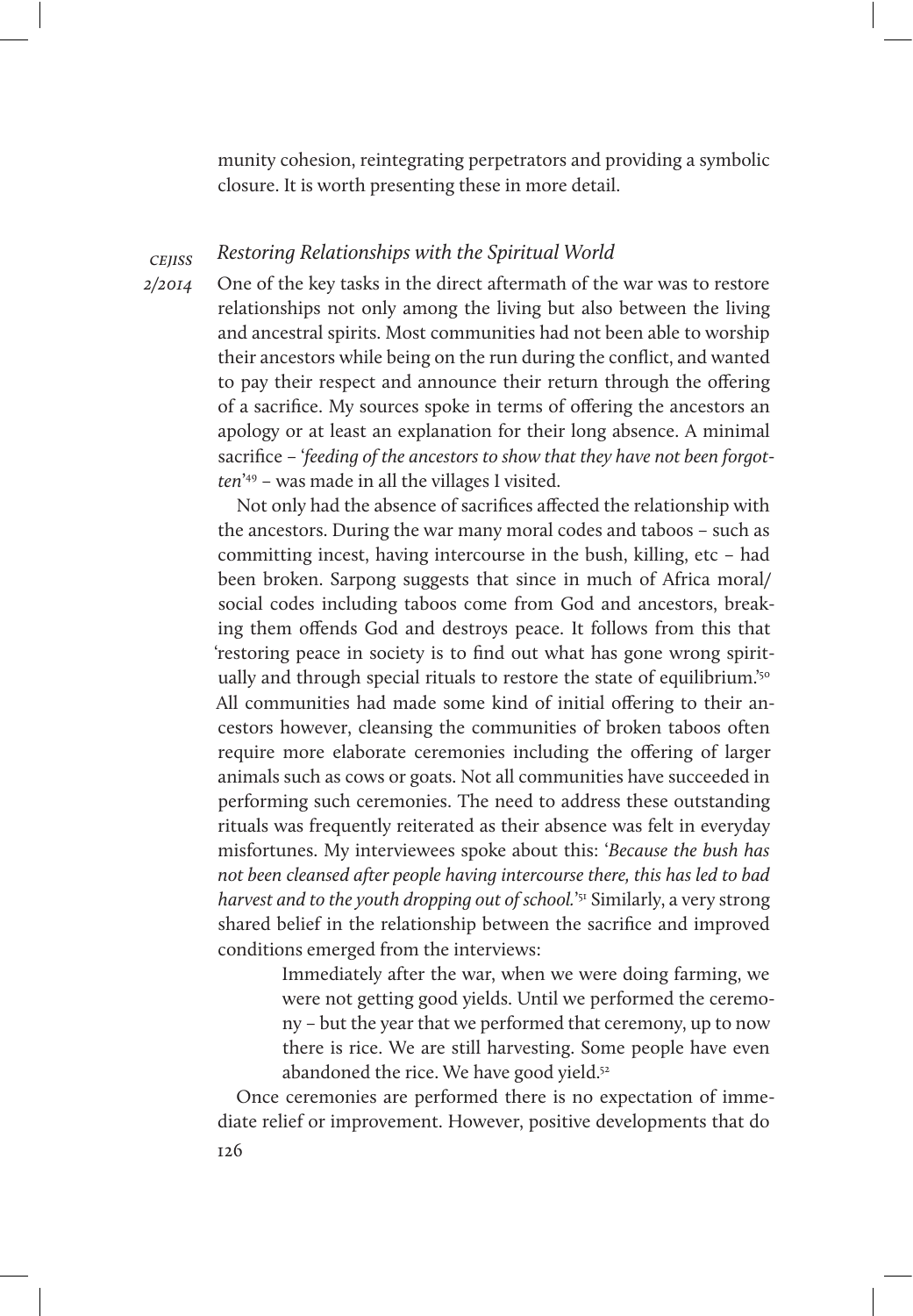take place are perceived a result of performing them. The belief that the community will reap the fruits of its efforts results in the courage and motivation to undertake activities such as farming. In this way, performing the right ceremonies can also have a critical impact on post-war reconstruction in the villages.

Understanding Conflict Resolution

## Community Cohesion

Apart from mending the relationship between the living and their ancestors, ceremonies also served to restore relationships among villagers and foster community cohesion. As these ceremonies are based on practices that have often taken place in villages for generations and are familiar and significant events to most participants, they serve to re-establish people's bond to the locality, foster feelings of belonging and confirm the familiar values of the community. By practising these ceremonies, the communities 'create their social and moral world anew as they re-member it through ritual:'53

> It makes us remember that we did this, when our grandmothers and grandfathers usually worked with the tradition. So if we are doing the same thing we just remember our forefathers, our parents who have been doing that tradition, so […] that is why we like it.54

They further help strengthen the relationships among individuals and families in the community. Building on Durkheim, Richards writes that 'rites, as collective actions without practical purpose, generate social solidarity through emotional entrainment:'<sup>55</sup>

> During the dancing, if somebody has hurt you before, during that time you hug yourselves, you eat together and then the person that have done wrong will feel happy – that the brothers that I hurt still love me, I should come back and live with them.56

Ceremonies are also particularly powerful events that bring people together to share experience and initiate a process of social recovery. Schirch believes that 'doing something together helps them [people doing it] feel as one.'57 That the 'doing something together' was an important aspect of the ceremonies is also clear from the way they were organised:

> We said every household should prepare a meal, so that we could bring the food together, so that everybody could come around and lay their hands on this food. Men went out to hunt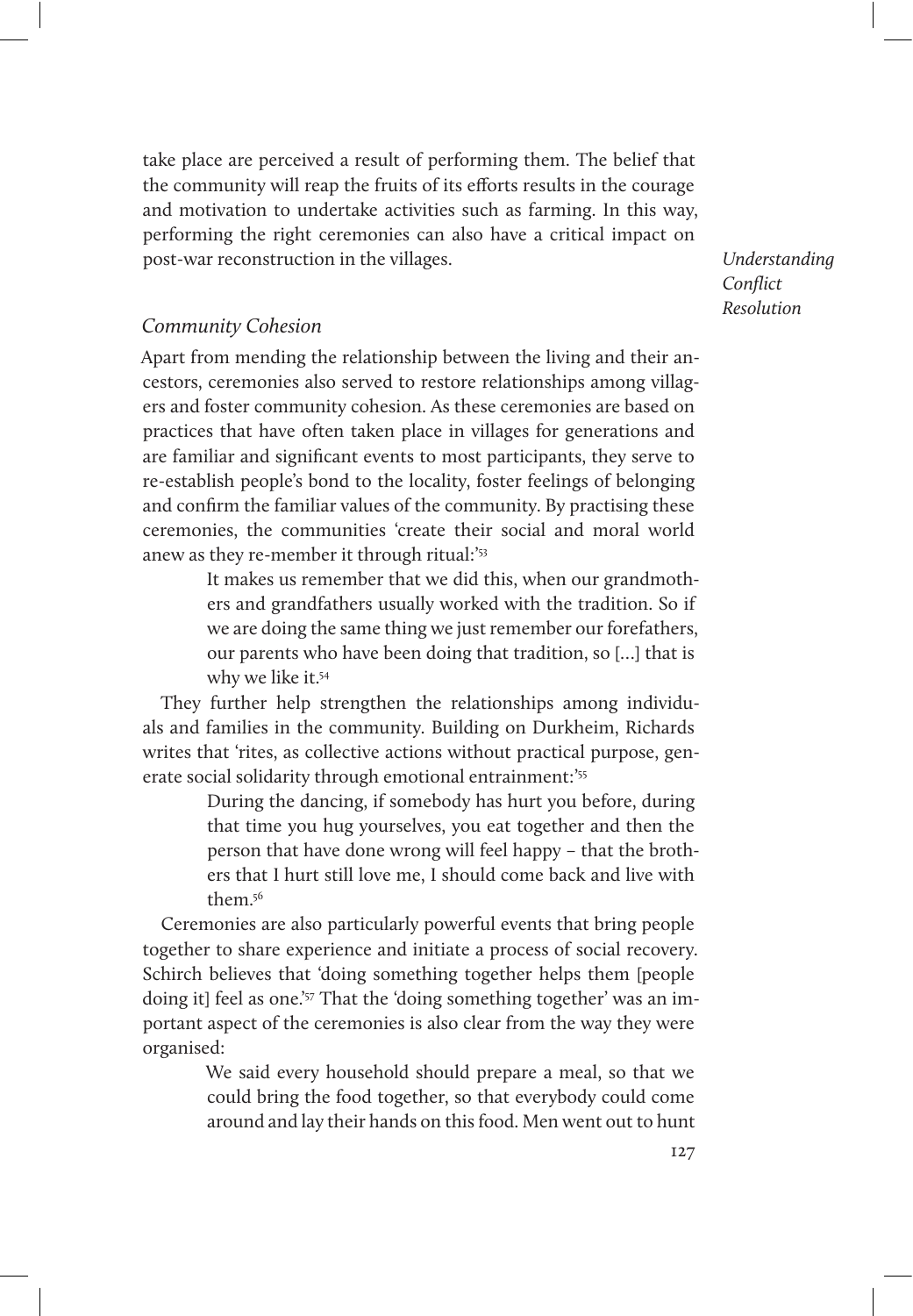and women collected palm oil.[ ...] we gathered and all the village people came together, and we decided that we should cook a very big meal to pass the ceremony for the war that had happened. […] People came with rice, animals, so we prepared the food for the ceremony, which everybody observed and there was a happy mood.<sup>58</sup>

The contribution of food (and cooperation to catch or produce it) relates to community cohesion in the sense of creating community spirit through a joint effort. It also has the integrative aspect, often involving the settled inhabitants as well as new strangers (often fighters that had stayed behind in their former stronghold). The importance of the ceremony is underlined by the emphasis placed on communal work in the Sierra Leonean understanding of reconciliation. By accomplishing organising a ceremony the community had proven to itself that it was capable of achieving something through cooperation.

On a more symbolic level, the actual sharing of food is in itself understood as a gesture of reconciliation:59 'Dipping your hands into the same bowl' symbolises 'togetherness.'<sup>60</sup> This seems to be a common understanding across the country: 'How can we show that it is finished? When we all sit down and eat together. That eating shows that the ex-combatants have been forgiven.' 61

### Ex-Combatant Reintegration

The ceremonies were also important avenues for reintegration and acceptance of former fighters. In one village in the Kailahun District where people who fled during the war found upon their return exruf fighters living in their village, a group of elders explained at some length how the ceremony had been a symbolic expression of both groups that they were ready to live in peace together:

> We did it because we felt that even those that remained here (ex-combatants) and those who came (the original inhabitants that had fled), if we don't do it we would just be sitting and nobody would care for each other. […] If we had failed, those that had come want to revive the ceremonies and the ones that remained would have said no, it would show that there was not going to be any peace. But when we came we told them, we don't know exactly what happened, is it that

**CEIISS** 2/2014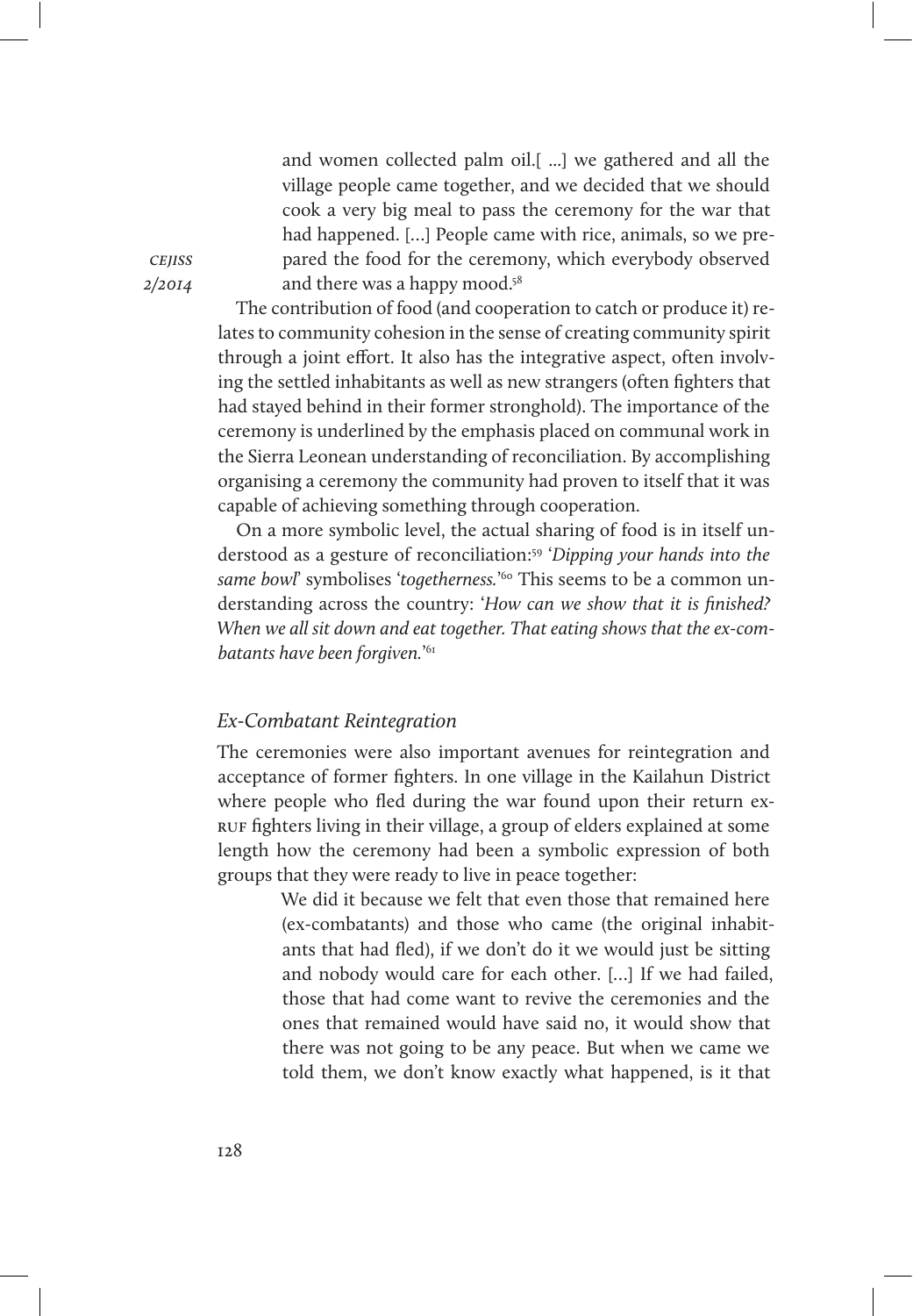our ancestors were mad over us, is that why these things were happening? When we came we had to do it. And when we did it, we were together […] there is reconciliation taking place in the community.<sup>62</sup>

Publicly confessing or explaining one's deeds does not seem to have been part of the local ceremonies. Most commonly, returning ex-combatants first turned to the chief and the elders to gain permission to re-settle in the community. The chief would then plead for acceptance by the community on the ex-combatants' behalf, often during a ceremony, and acceptance would be sealed by asking ancestors for forgiveness for all the bad that was done. Coming together to perform the ceremony was an expression of the desired reconciliation by all participants. The fact that a ceremony was organised and the community participated showed an intention, a desire for a peaceful and better future. It provided a platform to acknowledge some of the wrongs committed and to accept the ex-combatants without explicitly referring to their deeds. According to an ngo worker, being an active part of ceremonies by contributing or undergoing cleansings that the community is expecting go a long way in showing that you want to fit back in:

> If you want to stay in the community you have to go through those rituals. You see out there, they have no other alternative. All have committed a lot of atrocities in the community, if people say this is what you have to do to stay with us in our community, they have no way out, but to go through it or live on their own. It is a demand from the community.<sup>63</sup>

Understandably, many villagers shared a feeling of discomfort and fear of the ex-combatants. But also the hesitation on the side of the ex-combatants to approach fellow community members may have sometimes been caused by fear of being rebutted. By taking part in the ceremony they could show that they had changed their ways. As one ruf ex-combatant in Kailahun explained: '

> [...] of course, it was good. Before the ceremony we had the fear people would point fingers at us and say that we are not part of the community. But after the ceremony they saw that we are really seeking for peace and after the ceremony it was good and nobody pointed a finger at me. And there was peace after this time.<sup>64</sup>

This is not to say that a ceremony can magically produce reconcil-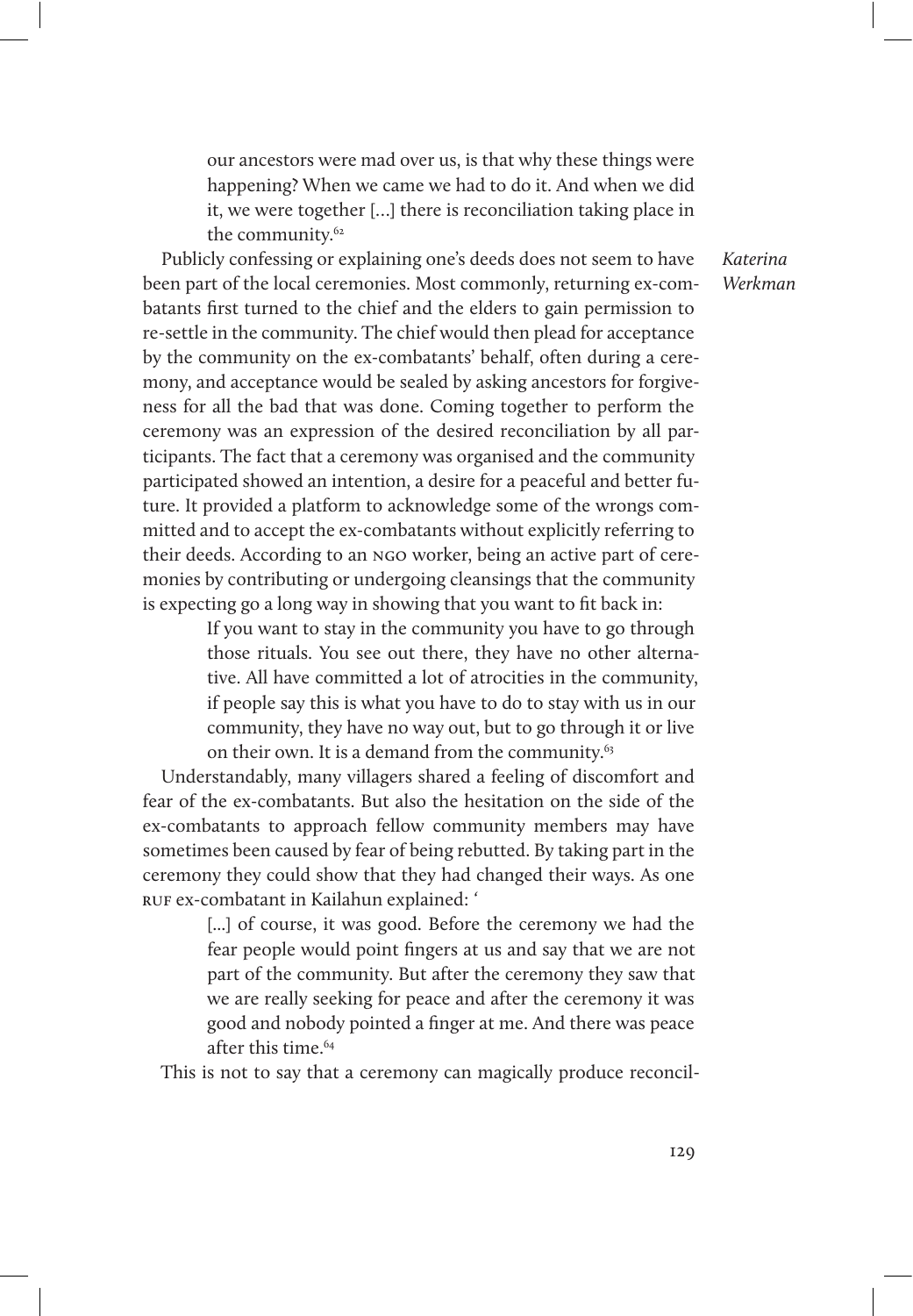iation. Understandably, the acceptance and reintegration of ex-combatants (especially adult ones) is a much more complex and delicate process in which a ceremony can only play a part.

**CEIISS** 

#### 2/2014 Closure

Much has been written about Sierra Leonean communities preferring to leave the past behind and to 'Forgive and Forget' rather than publicly recounting episodes of war violence.<sup>65</sup> The ceremonies assisted in the process of social forgetting by symbolically drawing a line in the sand. The following statement is illustrative:

> So if we have come and we have performed the ceremony like that, to say let us experience reconciliation among ourselves. So that one is over and we do not see the need to accuse anyone and say "you did this, you did this."66

Sometimes such closures were formalised during the ceremony by installing bylaws that banned people from pointing fingers at anyone in relation to whatever happened during the war or using terms such as 'ex-combatant' or 'rebel' at all. Performing the ceremony could thus be seen as representing a symbolic break with the past. The war was to be left behind and the focus should be on making a better future.

## Conclusion

Reconciliation is a long and complex process. It is not automatic or straightforward and there is no single way of bringing communities together after a violent conflict. In Sierra Leone, the government and the international donor community focused their efforts and funds on pursuing the judicial (through the Special Court) and truth-seeking (through the trc) processes. Little attention was given to exploring and supporting other processes that would reflect local priorities and conciliatory needs. Outside of official mechanisms, people in villages across the country employed a wealth of local practices of reintegration, reconciliation and healing. These included ceremonies and other forms of ritual, often improvised and adapted versions of established practice, the meanings of which were familiar to those participating in them. These were an important resource in people's efforts to remake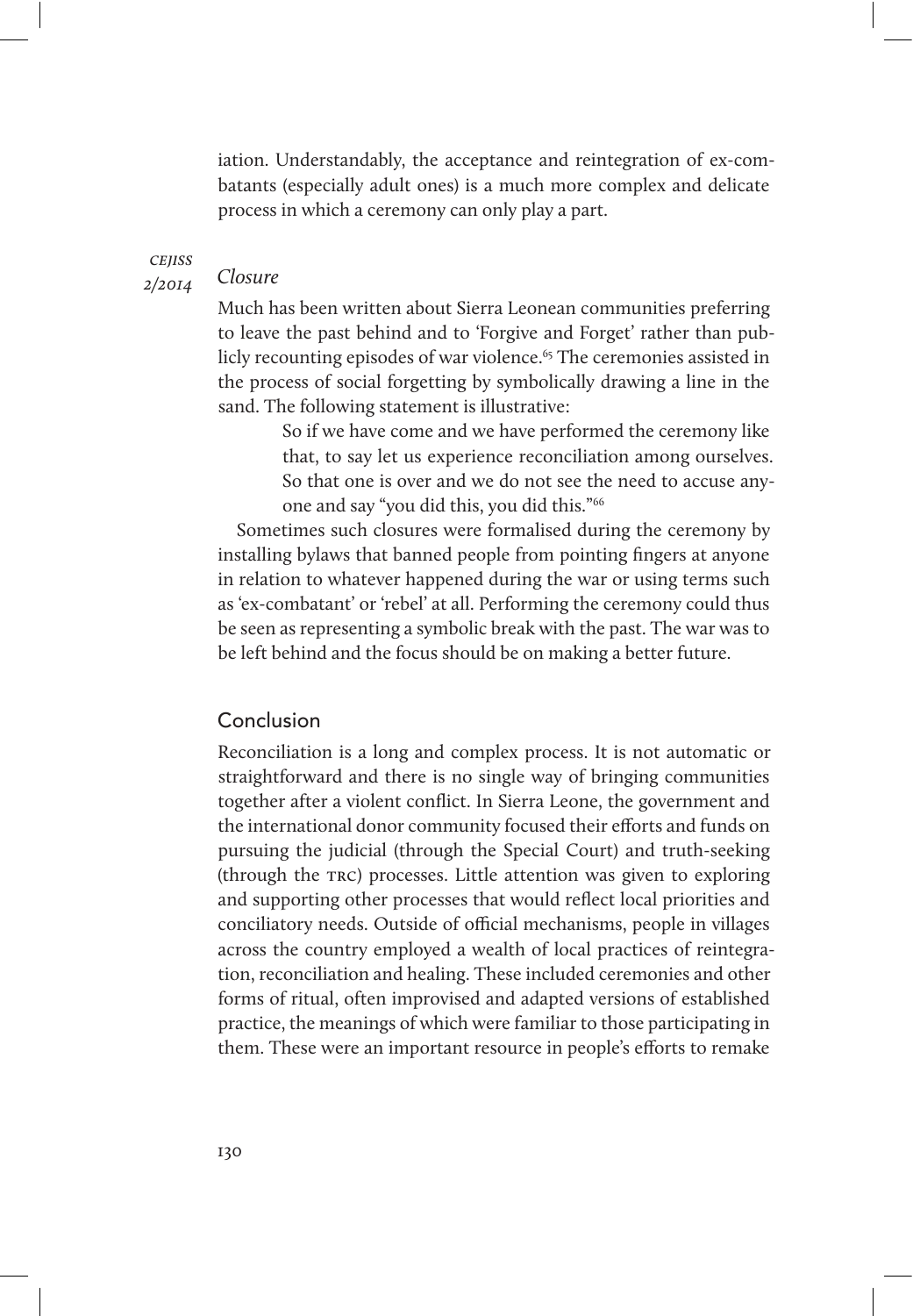social relationships and restore community cohesion in the direct aftermath of the war.

First, they served the aim of facilitating community cohesion and ex-combatant reintegration. Secondly, just as they support togetherness among the living, they also foster the restoration of relationships with the spiritual world and thus ensure the support of ancestors. It is through this symbolic reconnection with the ancestral spirits that the past and present are re-linked after the war and a better future is envisaged. This makes these ceremonies an important part of post-war reconciliation efforts. Lastly, ceremonies were sometimes perceived as a particular moment in time when reconciliation had been declared and jointly endorsed. While representing the beginning of a long process rather than an achieved end state of reconciliation, they provided a symbolic closure, a break with the past.

The major obstacles for communities to perform the ceremonies were of a practical nature. In most communities people blamed lack of money, but others pointed to the permanent loss of the unique knowledge that disappeared with the death of specialists in the war. The war has caused major damage to many sacred places, including ancestral shrines. But there certainly are more factors at play that explain why in some communities ceremonies took place while in others people only lamented their absence and loss. There seems to be a relationship between the declared unity in the village and performing ceremonies. In one village in Luawa chiefdom, people proudly stated that despite the lack of money and food, everyone was encouraged to contribute at least a cup of rice and young men were sent to hunt for animals to carry out the sacrifice and cook a joint meal: 'We have done a small ceremony but we have a plan to do the proper one, and whatever happens we must do it, so that we can continue to experience peace and unity among us.' $^{67}$ Contrarily, in a village in the Sanda Magbolonthor chiefdom, the chief told me: 'Money is not sufficient to perform the required sacrifices. Not much has been performed, nothing at all in fact. It is better to do nothing than to do it half-heartedly.<sup>168</sup> In the latter, my field notes also describe a prevailing heavy atmosphere of frustration and anger combined with despair and general destitution much unlike any other community I visited during my fieldwork. This suggests that the ability to perform any of the traditional ceremonies, instead of just bringing about unity

Understanding Conflict Resolution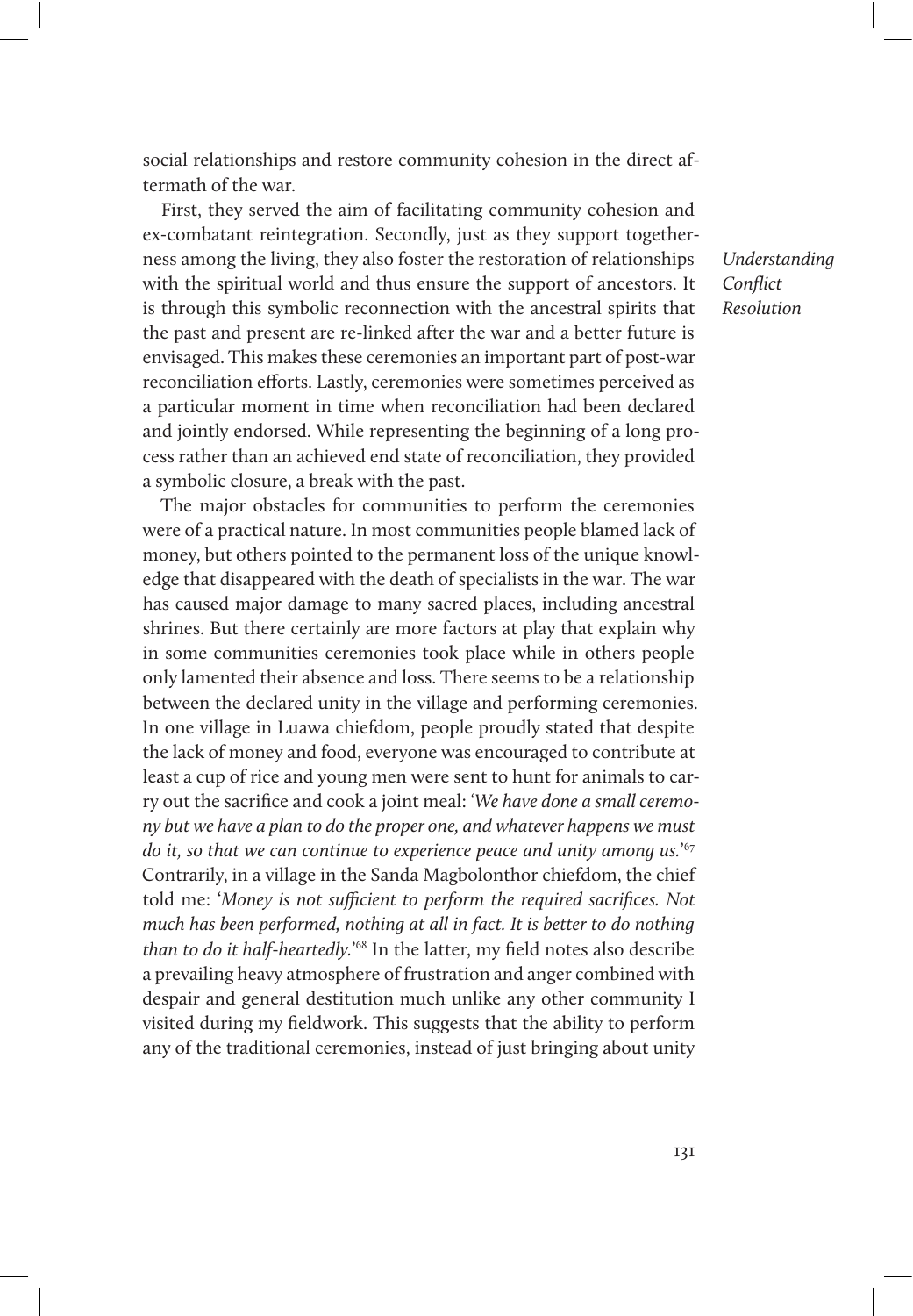and reconciliation could in fact already be an expression of the capacity of the community to come together for a joint goal.

Given the prominent role traditional chiefly authorities and elders play in most of the established processes of dispute resolution and reconciliation, the quality of leadership in adapting these mechanisms to dealing with the post-war challenges seems critical. This, however, also usually meant that this reconciliation happened on 'old terms' – with the pre-war social order with its injustices and marginalisation of certain groups largely restored. In this respect, there is space where outside assistance could be fruitfully used. But this can hardly be done without increased sensitivity and understanding of the local conciliatory needs and preferences.

It makes sense to the local communities to use what they 'know' to face the challenges presented by the need to foster coexistence after the war. The communities have shown strong resilience and the ability to restore relationships and reintegrate those who have harmed them, among other things through means of local traditional practice. But it must also be emphasised that the ceremonies and other local practices of social recovery are not an easily transferable, universal formula for assisting the achievement of reconciliation in all the communities across the country. The situation in the villages that this paper focused on is very different from that in towns. Some of the most affected groups such as amputees and the war wounded, many of whom stay in specially constructed settlements usually outside major towns, are often disconnected from their home communities and their social and spiritual networks that provide the background for the traditional practice. In my conversations in an amputee and war wounded settlement outside Port Loko, people saw little value in performing any ceremonies to help them deal with their ordeals.

It would be a mistake to present the traditional reconciliation and cleansing ceremonies as a panacea for fostering a successful reconciliation process. They, after all, are also part of the damaged social fabric and not a static tool ready to be used in mending broken relationships and safeguarding unity and social renewal. But they are also rooted in the local communities' history, as well as their understanding of what reconciliation means, and have shown a high degree of adaptability to the contemporary needs of combatant reintegration and rebuilding relationships after the war. Overlooking them or barely instrumen-

**CEIISS** 2/2014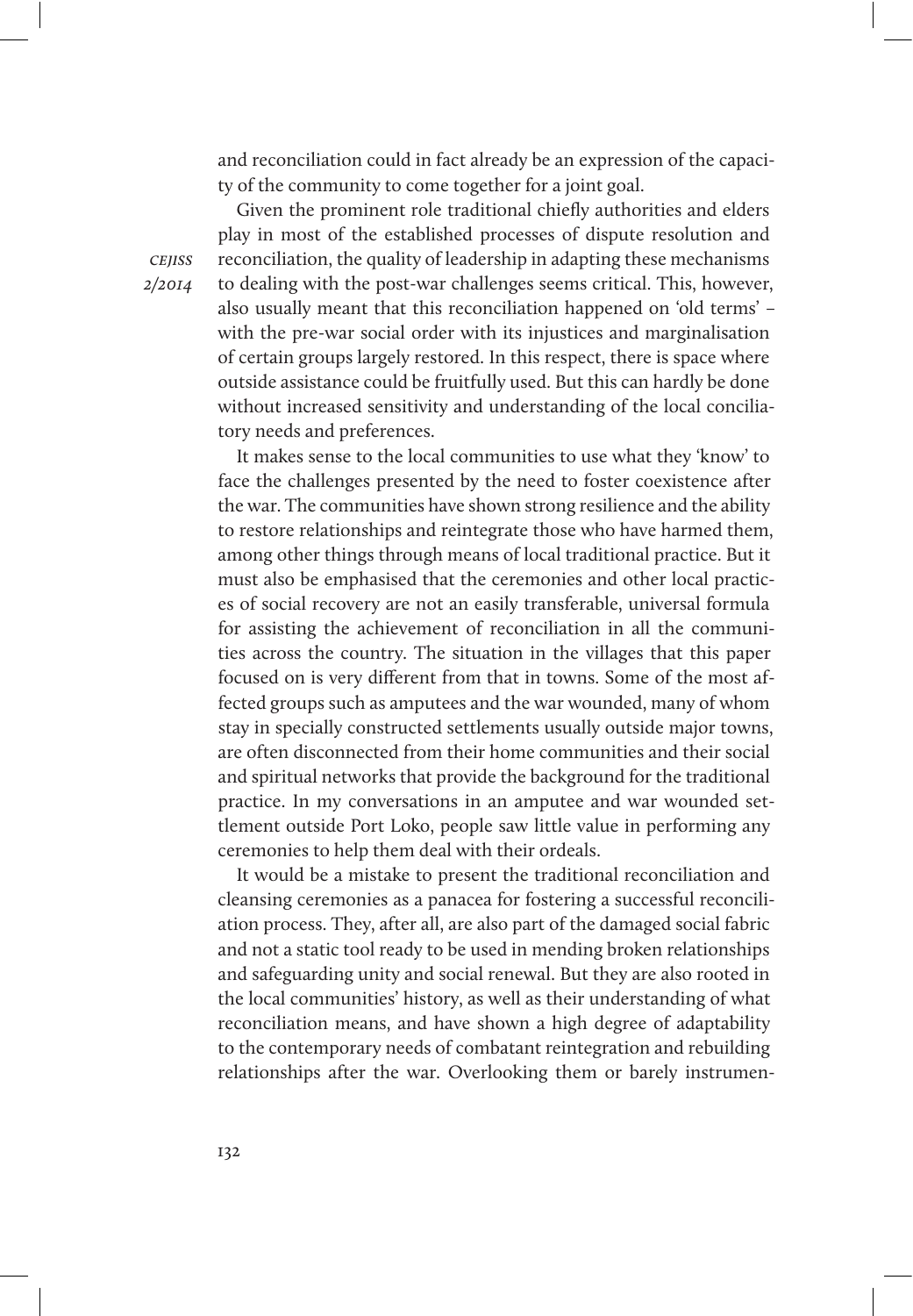talising them to turn them into an accessory of the externally-driven peacebuilding processes would therefore be just as flawed.

 $\hat{\sim}$ 

KATERINA WERKMAN is affiliated to the Department of International Relations and European Studies (Czech Version) at Metropolitan University Prague and may be reached at: katka.werkman@gmail.com

**Notes** 

- 1 John Paul Lederach (1997), Building Peace. Sustainable Reconciliation in Divided Societies, Washington: United States Institute of Peace Press, p. 107.
- 2 Cf. Luc Huyse and Mark Salter (2008), Traditional Justice and Reconciliation After Violent Conflict: Learning from African Experiences, Stockholm: International Institute for Democracy and Electoral Assistance.
- 3 For a more detailed discussion of these see Kateřina Werkman (2010), 'Tradition-based Reconciliation Ceremonies and Rituals in Post-war Sierra Leone,' in Patrik Chabal and Petr Skalnik (eds.), Africanists on Africa, Berlin: LIT Verlag.
- 4 Expert Interview 12; Expert Interview 10; Manifesto 99 (2002), 'Traditional Methods of Conflict Management/Resolution of Possible Complementary Value to the Proposed Sierra Leone Truth and Reconciliation Commission', Unpublished Report for the OHCHR in Sierra Leone.
- 5 Tim Kelsall (2005), 'Truth, Lies and Ritual: Preliminary Reflections on the Truth and Reconciliation Commission in Sierra Leone,' Human Rights Quarterly, 27, pp. 361-391; Laura Stovel, 'Long Road Home: Building Reconciliation and Trust in Post-War Sierra Leone', PhD diss., 2006, Simon Fraser University.
- 6 Expert Interview 12; Joe A.D. Alie (2008), 'Reconciliation and Traditional Justice: Tradition-based Practices of the Kpaa Mende in Sierra Leone,' in Huyse and Salter (2008).
- 7 John Williamson (2006), 'The Disarmament, Demobilization and Reintegration of Child Soldiers: Social and Psychological Transformation in Sierra Leone,' Intervention 4:3, pp.185-205; or Osman Gbla (2003), 'Conflict and Postwar Trauma Among Child Soldiers in Liberia and Sierra Leone,' in Amadu Sesay (ed.), Civil Wars, Child Soldiers and Post Conflict Peace Building in West Africa, Ibadan: College Press Publishers.
- 8 Fambul Tok International (2010), 'Community Healing in Sierra Leone and The World. Our Second year,' Annual Report. Available at: <http:// www.fambultok.org/wp-content/uploads/FTIAnnualReport2010.pdf> (accessed 24 April 2011).
- 9 Lynn S. Graybill (2010), 'Traditional Practices and Reconciliation in Sierra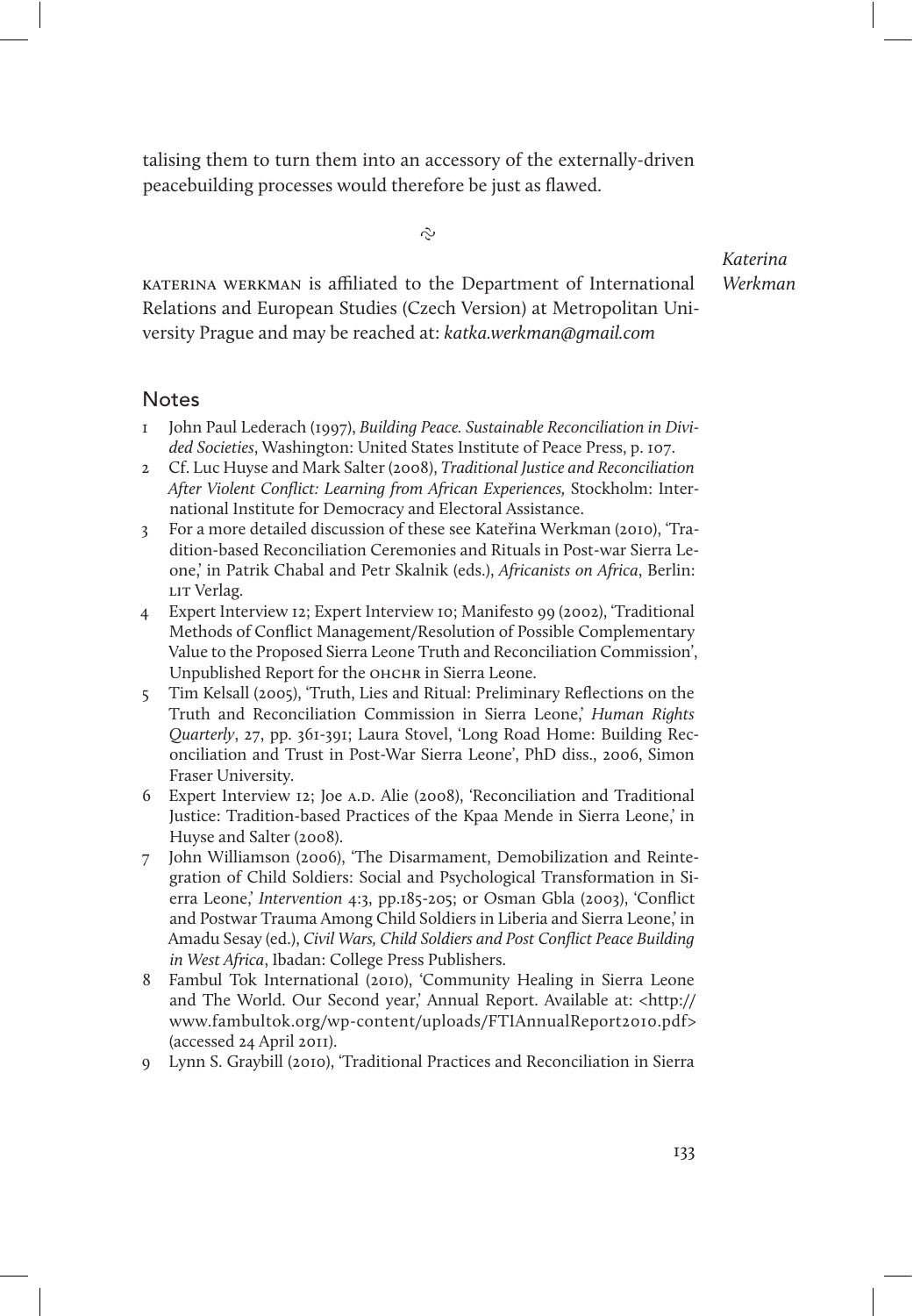Leone: The Effectiveness of Fambul Tok,' Conflict Trends, 3, p.44.

- 10 Alie (2008).
- 11 Stovel (2006); Alie (2008).
- 12 For a more detailed discussion of the causes and events of the war see e.g. Paul Richards (1996), Fighting for the Rainforest: War, Youth and Resources in Sierra Leone, London: James Currey; Ibrahim Abdullah (ed.) (2004), Democ-
- cejiss 2/2014
- racy and Terror. The Sierra Leone Civil War, Dakar: Codesria; David Keen (2005), Conflict and Collusion in Sierra Leone, Oxford: Palgrave Macmillan; or Witness to Truth: Report of the Sierra Leone Truth and Reconciliation Commission (2004), available online at: <http://www.trcsierraleone.org/ drwebsite/publish/index.shtml > (accessed 18 April 2010).
- 13 Laura Stovel (2008), 'There's no bad bush to throw away a bad child': 'Tradition'-inspired Reintegration in Post-war Sierra Leone', The Journal of Modern African Studies, 46:2, pp. 305-324.
- 14 Danny Hoffman (2003), 'Like Beasts in the Bush: Synonyms of Childhood and Youth in Sierra Leone,' Postcolonial Studies 6:3, pp. 295-308; Alie (2008); Witness to Truth (2004).
- 15 Witness to Truth (2004), Vol. 3A, p. 110.
- 16 Idem., p. 178.
- 17 Idem., p. 183.
- 18 Following violations of the Lomé agreement, president Kabbah's government approached the un Secretary General on 12 June 2000 with a request to initiate an establishment of an international criminal court. The Special Court for Sierra Leone was established in January 2002 and given the mandate 'to prosecute persons who bear the greatest responsibility for serious violations of international humanitarian law and Sierra Leonean law committed in the territory of Sierra Leone since 30 November 1996. Statute of the Special Court for Sierra Leone (2000), Art.1. Available online at: <http://www.sc-sl.org/LinkClick.aspx?fileticket=uClnd1MJeEw%3D&> (Accessed 23 June 2012).
- 19 Lomé Peace Agreement (1999), Art.xxvi.
- 20 'Kol at' is the expression in Krio, the Sierra Leonean lingua franca. The expression in Temne is 'ka-buth ke-thofel', in Mende it is 'ndi lei'. Johanna Boersch-Supan (2009), 'What the Communities Say: The Crossroads Between Integration and Reconciliation. What Can Be Learned From the Sierra Leonean Experience?,' CRISE Working Paper 63, p.13.
- 21 Boersch-Supan (2009), p.13 , cf.Shaw (2005), 'Rethinking Truth and Reconciliation Commissions. Lessons from Sierra Leone', Special Report 130, United States Institute of Peace. Available online at: <http://www.usip. org/files/resources/sr130.pdf> (Accessed 08 October 2010).
- 22 Rosalind Shaw (2010), 'Tok af, lef af': A Political Economy of Temne Techniques of Secrecy and Self', in Ivan Karp and D.A. Masolo (eds.), African Philosophy as Cultural Inquiry, Bloomington: Indiana University Press, p. 40.
- 23 Focus Group 19.
- 24 Interview 35.
- 25 This is not to say that such reconciliation or unity is a state of perfect har-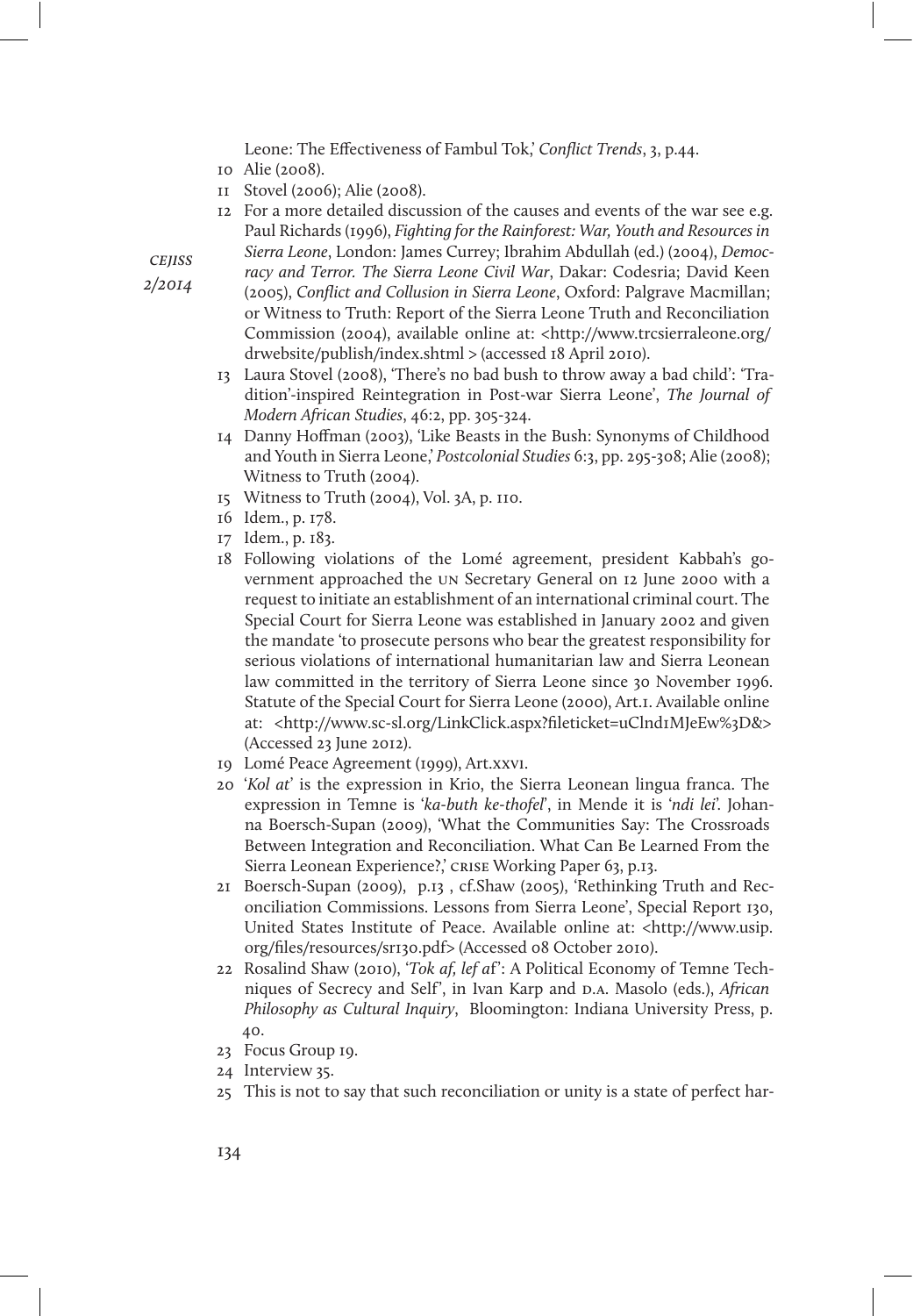mony of interests or of equal relationship among its members. Indeed, the present author as well as other researchers found abundant evidence that there persists discrimination against former combatants, which is often expressed in covert and subtle ways. Further, chiefs and male elders are in a dominant social position to youth and women. See Kateřina Werkman, 'Seeking Community Reconciliation through Traditional Practice. The Sierra Leonean Experience,' PhD diss., Univerzita Karlova, 2012; Stovel (2006), Boersch-Supan (2009).

- 26 Cf. Rosalind Shaw (2009), ''The Production of 'Forgiveness': God, Justice, and State Failure in Postwar Sierra Leone', in Kamari Maxine Clarke and Mark Goodale (eds.): Mirrors of Justice: Law and Power in the Post-Cold War Era, Cambridge: Cambridge University Press, pp. 208-226.
- 27 Richard Dowden (2008), Africa: Altered States, Ordinary Miracles, London: Portobello, p. 305.
- 28 Focus Group 10.
- 29 This view was also often presented to the communities by the country's government and by the local traditional authorities. There was a very strong appeal by the government to the nation to accept the ex-combatants and 'Forgive and Forget'. Several people even today refer to the president's post- -war message.
- 30 Interview 32.
- 31 According to statistics, Sierra Leoneans are about 77 % Muslim, 21 % Christian and 1 % traditional/animist. Most Sierra Leoneans also practice animist beliefs along their Muslim or Christian faiths, belong to the local secret societies and take part in diverse ritual practice. See Shaw (2009).
- 32 Focus Group 20.
- 33 Shaw (2009), p. 222.
- 34 Idem.
- 35 Stovel (2006), p. 71.
- 36 Victor Igreja, 'The Monkeys' Sworn Oath. Cultures of Engagement for Reconciliation and Healing in the Aftermath of the Civil War in Mozambique', PhD diss., Leiden University, 2007, p. 370.
- 37 Idem., pp.369-370.
- 38 Focus Group 29.
- 39 Shaw (2005), p. 9.
- 40 Idem.
- 41 Focus Group 21
- 42 Cf. Shaw (2005), Stovel (2008), Utas (2009), Stark (2006).
- 43 Secret societies are sodalities widespread among the inhabitants of Sierra Leone as well as other societies of the Upper Guinea Coast of West Africa. The most common secret societies in Sierra Leone are Bondo (in the south it is usually called Sande) for women and Poro for men. Secret societies mediate and control the power of the supernatural – the world of ancestors and spirits, so that they work in favour of the community. The societies also serve as educational institutions that supervise the rites of passage of young girls and boys into adulthood. Production of 'fully socialized human beings' is one of the main purposes of the societies.

Understanding Conflict Resolution